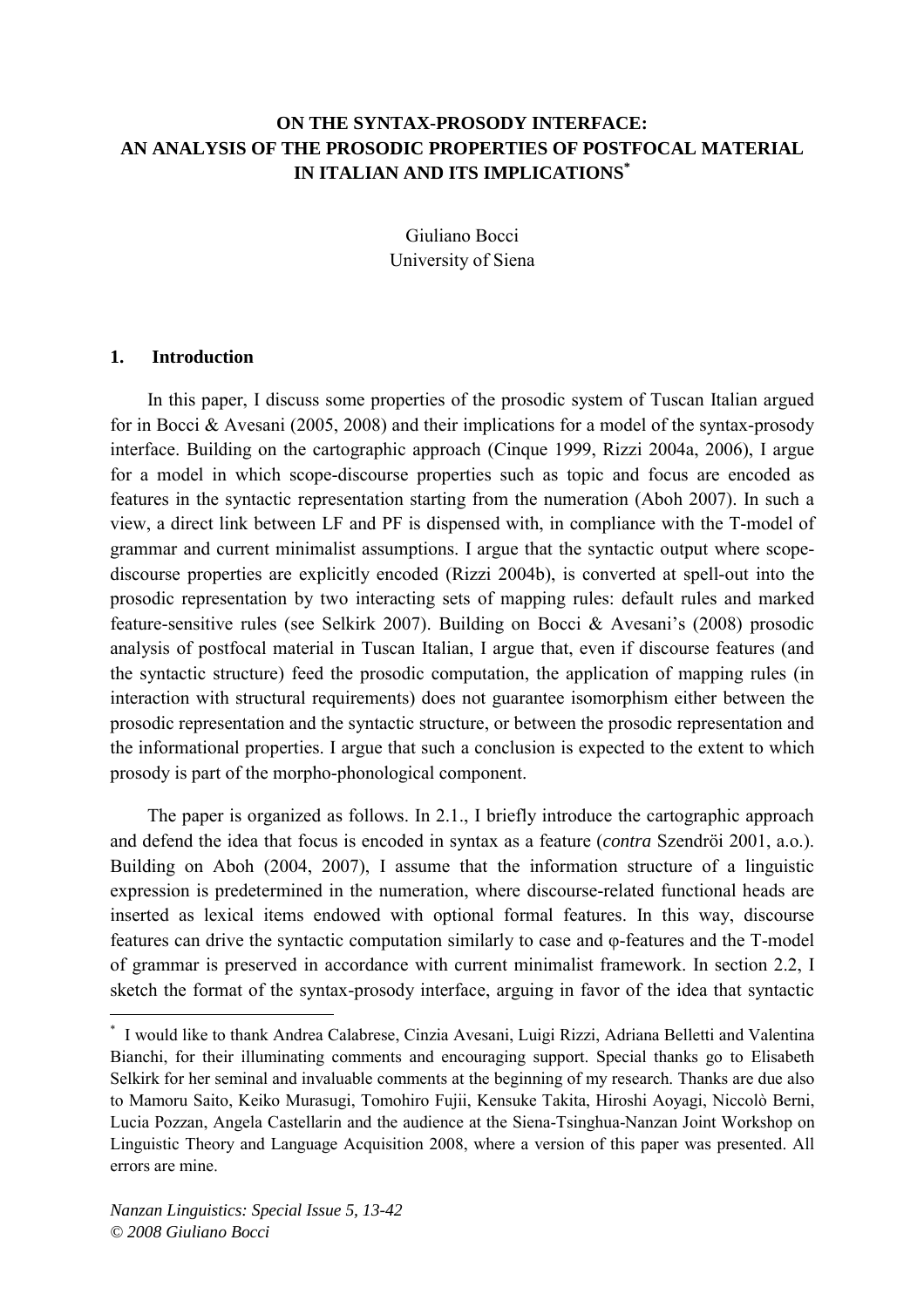representations are converted in prosodic representations by two sets of mapping rules: default mapping rules and marked feature-sensitive mapping rules (Selkirk 2007).

 In section 3, I discuss specific properties of the prosodic system of Tuscan Italian. In 3.1, I present the results of Avesani  $\&$  Vayra (2003), which show that contrastive focus and new information focus associate with distinctive pitch accents (PAs) in Florentine Italian. Such a result leads to conclude that the notion of focus cannot be eliminated and derived from Schwartzchild's (1999) notion of Givenness (Bader 2001), or from the one of Presupposition (Sauerland 2005). I then argue that contrastive and new information focus are both marked with features *(contra* Selkirk 2007). In 3.2, I introduce the proposals presented in Bocci & Avesani (2008). According to their analysis, postfocal material in Tuscan Italian is in no way extrametrical (as assumed by Szendröi 2001, a.o.), but it is fully prosodically represented: it is phrased, stressed, and intonationally specified. Bocci & Avesani argue that postfocal material in Tuscan Italian is forced to associate with a  $L^*$  pitch accent.  $L^*$  is not inserted as a correlate of any discourse property (either Givenness, (back)-ground or tail in the sense of Vallduvì 1992), but rather as a special marker to define the right-hand side of the focus phrased by marking postfocal material as non-focus. L\*-association in Tuscan Italian is ruled by the Focus Defining Rule which requires that the focal pitch accent (i.e. the pitch accent from which the focus projection is computed) is the rightmost accent in the utterance able to convey focus. In such a view, L\*-association is non-locally triggered by the occurrence of a focus feature. I then discuss some consequences of this analysis for the distinction between focus and topic. In 3.3, I provide convergent evidence for Bocci & Avesani's proposals, basing on the metrical properties of the postfocal material and the properties of wh-questions. Showing that postfocal material is not extra-metrical, I argue that in case of focus in non-final position marked mapping rules override default rules leading to the formation of intonational phrases whose metrical head is not aligned with the rightmost element, as shown by Frota (2000) with regard to European Portuguese.

 In section 4, I argue that prosody is not isomorphic either to the syntactic structure or to the discourse properties. I show that syntactic elements consistently endowed with certain discourse properties receive different prosodic interpretations in accordance with the position occupied within the prosodic structure. This is the case, for instance, of right dislocated topics which associate with different pitch accents according to their positions, although invariantly count as tail in the sense of Vallduvì (1992). Moreover, I discuss the consequences of assuming that focus always is associated by overt syntactic movement as proposed by Kayne (1998) and Belletti (2004a). I argue that even if this assumption can lead to a reformulation of the domain of the L\*-association in terms of syntactic configuration, such a reformulation does not guarantee isomorphism between prosody and syntax.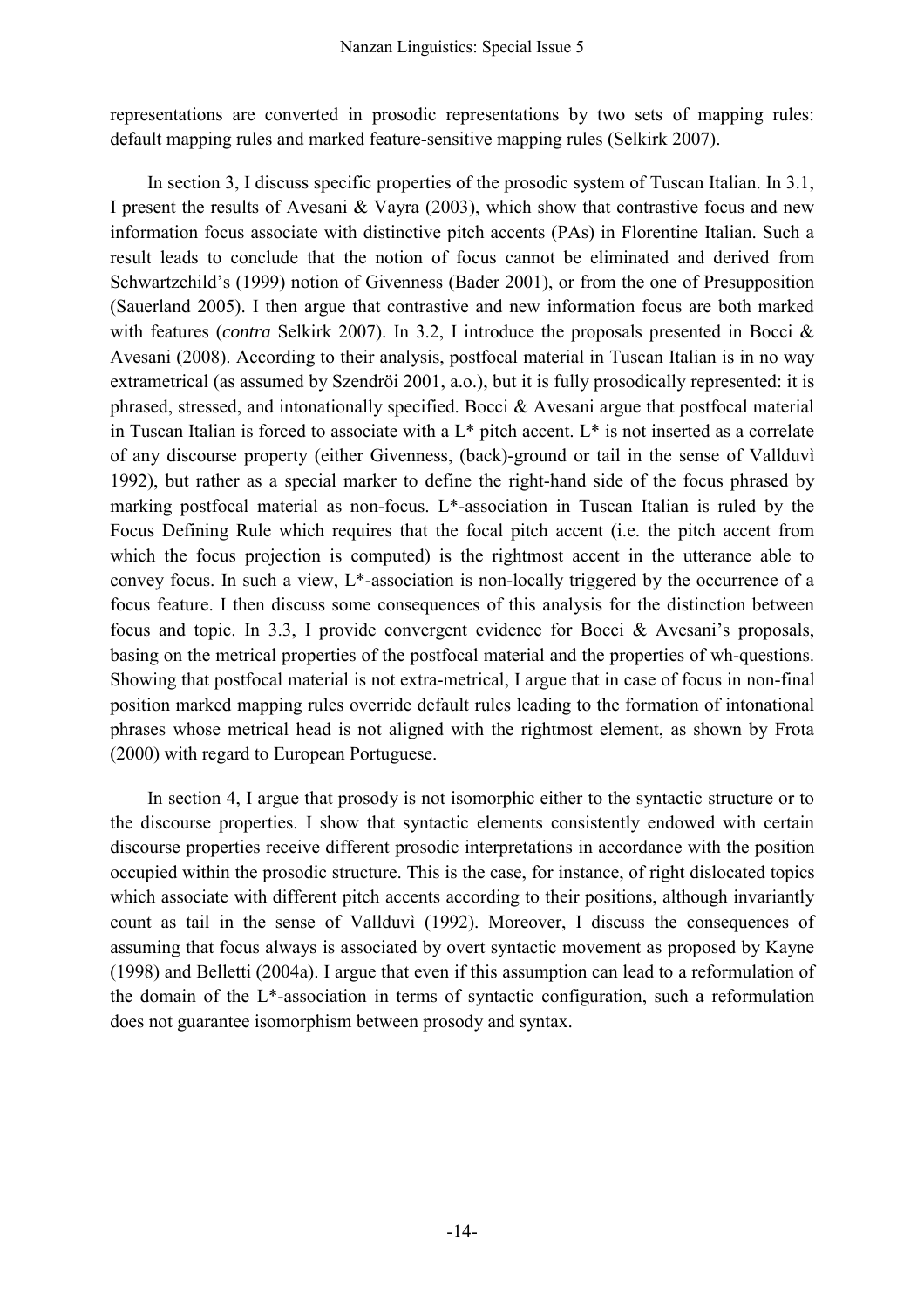## **2. Background Assumptions**

## **2.1. Topic and Focus in Syntax**

 According to the cartographic approach (Cinque 1999, Rizzi 2004a), scope-discourse properties are assumed to be encoded as features in dedicated and ordered functional projections and to play a role in the syntactic computation. In this view, syntax presents to the interfaces representations in which discourse-scope properties are transparently mapped. So, discourse properties like focus or "topichood" can be directly read off the syntactic output and be interpreted by the external components, i.e. the interpretative component and phonology. In such an approach, hence, there is no need to postulate a direct connection between the interpretative component and phonology, in compliance with the T-model of grammar.

 With regard to the left periphery of the clause, Rizzi (1997) proposes that CP is to be split in different layers, containing distinct focus and topic projections. A phrase endowed with a certain scope-discourse feature enters in a probe-goal relation with the appropriate functional head endowed with the pertinent feature. In this way, an element hosted in the Specifier of a topic projection is interpreted as Topic, while a phrase occupying the Specifier of the focus projection is interpreted as focused. Such positions where scope-discourse feature are encoded are called criterial positions.

In the current minimalist framework, a linguist expression is conceived of as a pair  $\leq \pi$ ,  $\lambda$  consisting of a PF representation associated with a LF representation. The computational system maps some array of lexical choices composing the initial numeration N to the pair ( $\leq \pi$ ,  $\lambda$ ). Chomsky (1995: 228) proposes that a Condition of Inclusiveness (IC) applies to the computation from N to LF: "any structure formed by the computation […] is constituted of elements already present in the lexical items selected for N; no new objects are added in the course of the computation apart from rearrangements of lexical properties […]."

 It has been observed by several scholars (Zubizarreta 1998, Szendröi 2001, Brunetti 2004, Reinhart 2006, a.o.) that assuming a focus feature would lead to violate Inclusiveness Condition, since it is neither obvious how focus can be a property of a lexical item, nor clear how it could drive the syntactic computation within Chomsky's feature-checking mechanism. In the light of such considerations, Zubizarreta (1998) proposes a weakened formulation of IC which allows that a focus feature plays a role in the syntactic computation. By contrast, building on Reinhart (1995), Szendröi (2001, 2002) argues that the existence of a focus feature in syntax must be rejected and that focus is encoded in prosody by means of the main prominence. The correspondence between prosodic prominence and focus is made possible by a direct link between LF and PF. In such a view, focus does not play any role in syntax: focus movement cannot be feature driven, nor are there distinct positions of topic and focus. Rejecting the T-model of grammar, she proposes an architecture – couched within the Optimal Theoretical framework – in which LF and PF communicate directly. The Inclusiveness Condition principle is preserved at the cost of dismissing the T-model of grammar.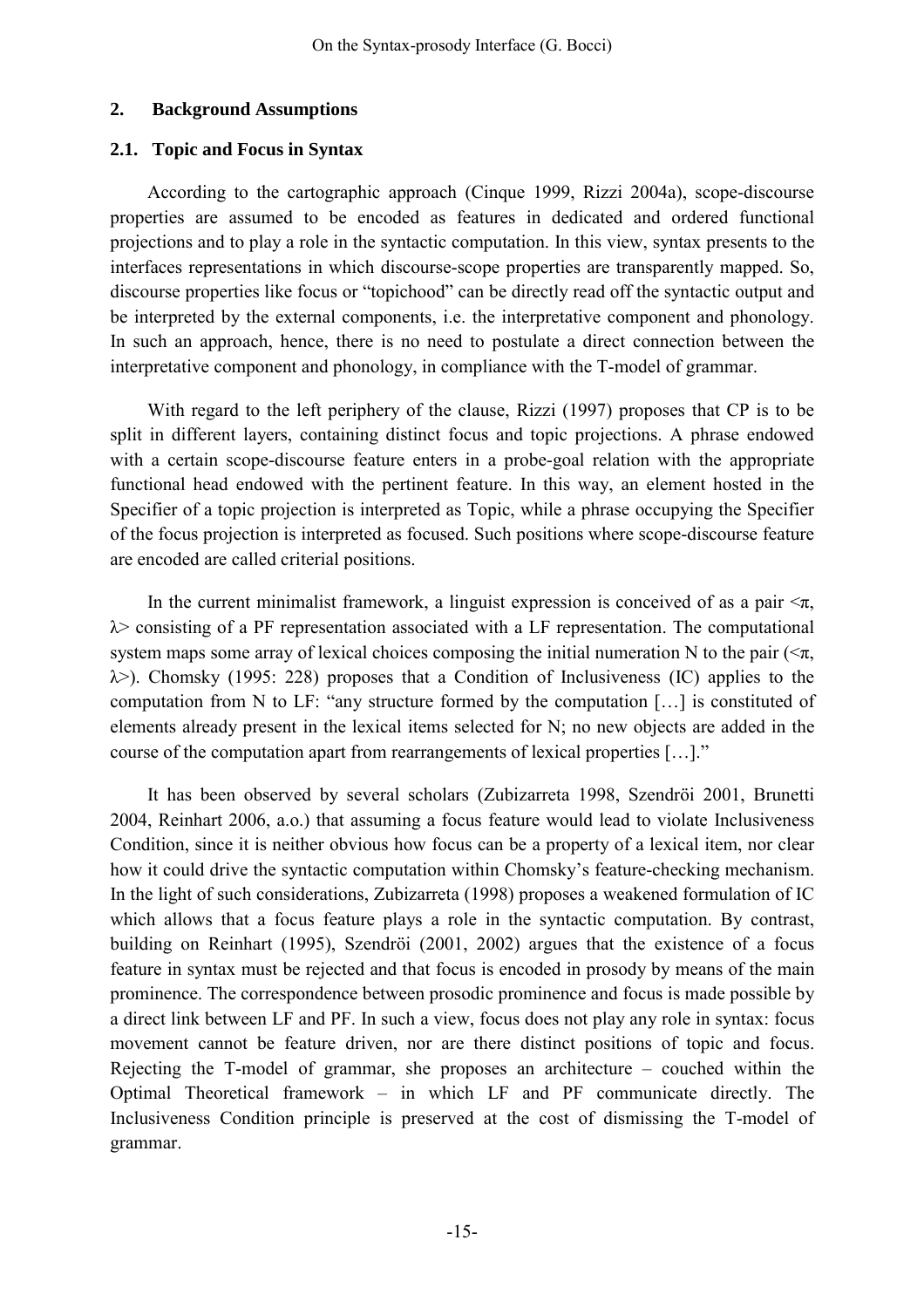With regard to Hungarian, Szendröi (2001) proposes that focus fronting is not feature driven, but it results from the need to align the focus phrase with the location where the prosodic component assigns the main prominence by means of its own independent mechanism: the focus phrase moves in preverbal position to receive the phrasal prominence assigned by the prosodic system of Hungarian invariantly to the leftmost element. Italian, nevertheless, exhibits leftward focus movement, even though prosodic phrasal prominences are assigned to the rightmost element. Given that in her model focus movement cannot be feature driven, Szendröi advances the proposal that focus fronting in Italian is (part of) a marked strategy to allow d-linked material to be extrametrical and hence unstressed as prescribed by a "Anaphoric Interpretation Principle". Such a principle, assumed as universal by Szendröi, requires that material is discourse-linked if it is unstressed. Some aspects of this analysis will be discussed in sections 3.2 and 3.3.

 A different answer to the issue posed by Inclusiveness Condition is discussed by Aboh (2007). Aboh (2004) provides a comprehensive analysis of Gungbe, a SVO language of the Gbe group spoken in Niger-Congo. Gungbe, and Gbe languages in general, transparently spell out the backbone of the left periphery, providing sharp evidence in favor of the split CP hypothesis (Rizzi 1997). Aboh (2004, 2007) shows that in Gungbe, focus and topic phrases must be fronted in a specific space between the complementizer and the subject as shown in (1).

(1) Ùn sè do xwé ló yà Kòfi wề Àsiba gba- $\epsilon$  na I heard that house Det TOP° Kofi FOC° Asiba build-3sg for 'I heard that, as for the house, for KOFI Asiba built it.' (from Aboh 2007: (23))

 Indeed, the left periphery of the clause in Romance Languages and in Gungbe has basically the same structure and shares a striking number of properties, except for the fact that Romance languages, unlike Gungbe, never lexicalize the functional heads of topic and focus by means of particles. As shown in (1), topic and focus phrases in Gungbe are respectively followed by specific particles, which Aboh analyzes as the lexicalization of the topic and focus heads: a Topic is invariantly followed by the particle "yà" and a focus phrase by the particle "we". Such discourse-markers do not have any lexical meaning apart from indicating that what precedes them is a topic or focus phrase. Moreover, Gungbe does not allow any focalization *in situ* strategy, being focus movement mandatory. Phrases cannot be fronted without the appropriate particles and particles can never appear *in situ*. Remarkably, Aboh observes that focus in Gungbe does not associate with any prosodic special prominence: what unambiguously signals focus is only the segmental morpheme "we".

 Aboh (2004, 2007) shows that discourse particles determine the syntactic structure in Gungbe. He argues, indeed, that there is no clear reason to conclude that question particles project in syntax, as currently accepted, while topic and focus particles do not. Accordingly, he proposes that, given a sentence containing a topic, a focus phrase or an interrogative expression  $\langle \pi, \lambda \rangle$ , its numeration N must include topic, focus or interrogative lexical choices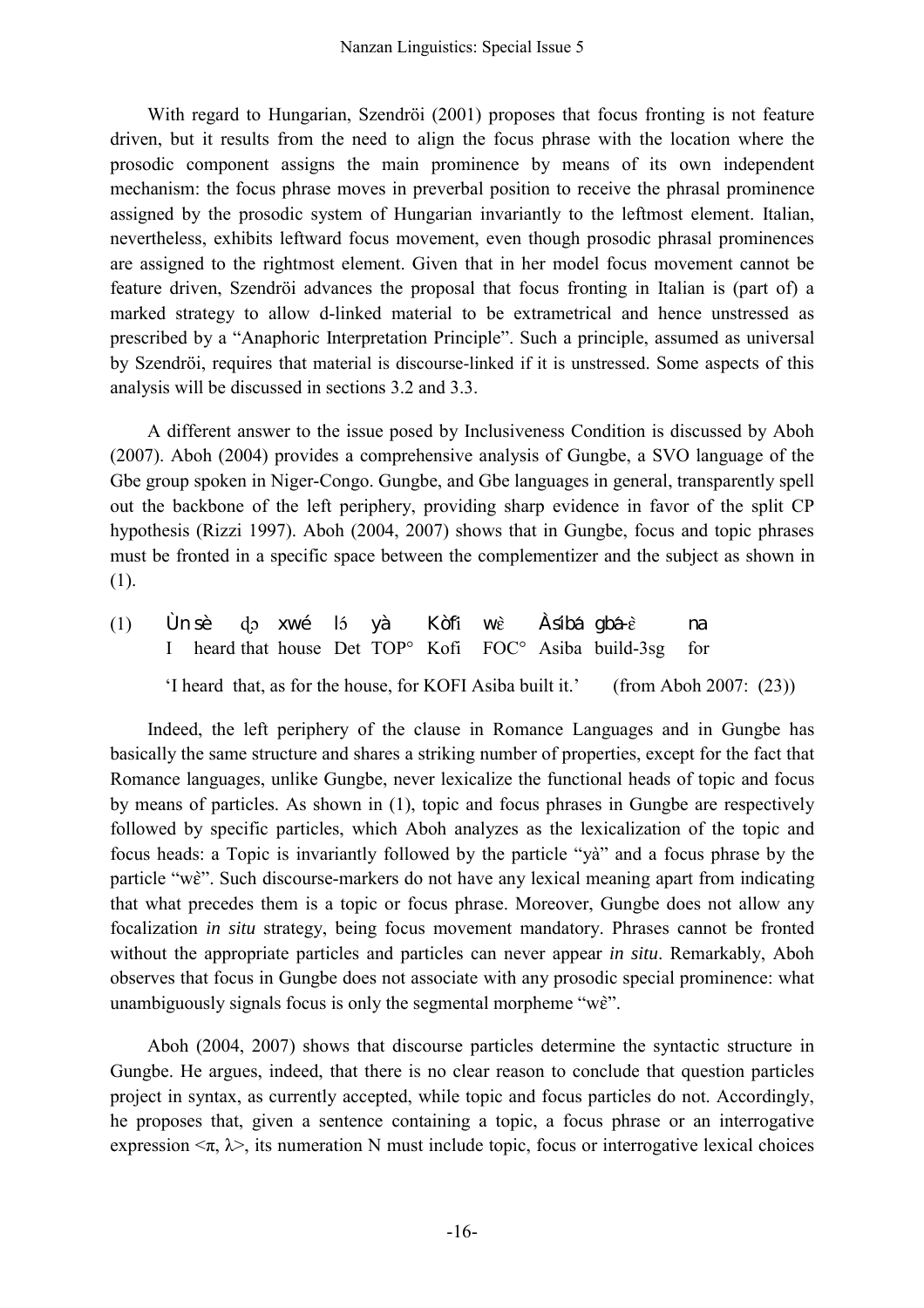which are then manipulated by syntax (e.g. feature matching, displacement). In such a view, hence, the numeration N pre-determines the information structure of a linguistic expression. Looking at Gungbe from this perspective, the Inclusiveness Condition itself requires that discourse particles, i.e. the head of topic or focus, are included in the numeration. Aboh proposes that the discourse particles are endowed with optional formal features of topic and focus added as lexical items enters in the numeration, similarly to case and  $\varphi$ -features.<sup>[1](#page-4-0)</sup> In this way, the heads of topic and focus drive the syntactic computation undergoing feature checking and triggering movement.

 In conclusion, the account proposed by Aboh (2007) complies with the current minimalist assumptions, and, in particular, with the Inclusiveness Condition and the T-model of grammar. At the same time, it is explicitly cartographic: informational properties are encoded in syntax starting from the numeration and drive the syntactic derivation. In this view, what syntax hands over to the external components at Spell-Out are indeed representations where relevant discourse properties are transparently indicated (Rizzi 2004b: 7). Building on the cartographic approach, I will sketch a model of the syntax-prosody interface in which prosody accesses only to the syntactic output. Prosodic mapping rules can read not only the X-bar schema, but also the discourse-scope features encoded in the syntactic representation so that a direct link between prosody and LF is dispensed with.

## **2.2. Background Assumptions Concerning the Syntax-Prosody Interface**

 $\overline{a}$ 

 After spell out, the prosodic component maps the syntactic representation into a prosodic representation. Building on Selkirk (1984, 1995) and Nespor & Vogel (1986), I assume that the prosodic hierarchy is neither recursive (although it might allow iteration)<sup>[2](#page-4-1)</sup>, nor binary. Moreover, I will argue in section 4. that the prosodic structure does not need to be isomorphic to the syntactic one. As observed by Chomsky, prosody intrinsically violates Inclusiveness condition: "Let us assume that this condition [Inclusiveness Conditions] holds (virtually) of the computation from N to LF […]: standard theories take it to be radically false for the computation to PF" (Chomsky 1995: 228).

I assume that the prosodic representation is built by the interaction of two distinct classes

<span id="page-4-0"></span><sup>1</sup> An alternative proposal concerning the syntactic encoding of focus is put forth by Brunetti (2004). She proposes that focus is an intonational morpheme lexically included in the numeration and it takes the focus phrase as its complement. Brunetti's proposal complies with Inclusiveness Condition and the T-model of grammar. However, this account suggests that intonational properties in general are to be conceived of as lexical morphemes included in the numeration. This sort of lexicalist view of intonation, nevertheless, is not compatible with the analysis of the Italian intonation I argue for. In particular, I show in section 3.2 that in Italian the pitch accent L\* cannot be included in the initial numeration because it is inserted only in virtue of a morpho-phonological rule. See also section 4.

<span id="page-4-1"></span><sup>&</sup>lt;sup>2</sup> Some sort of iteration is assumed in different prosodic models: Nespor & Vogel's (1986) phonological phrase restructuring, Selkirk's (1995) violable "No-recursion" constraint and Ladd's (1996) Compound Prosodic Domain Hypothesis.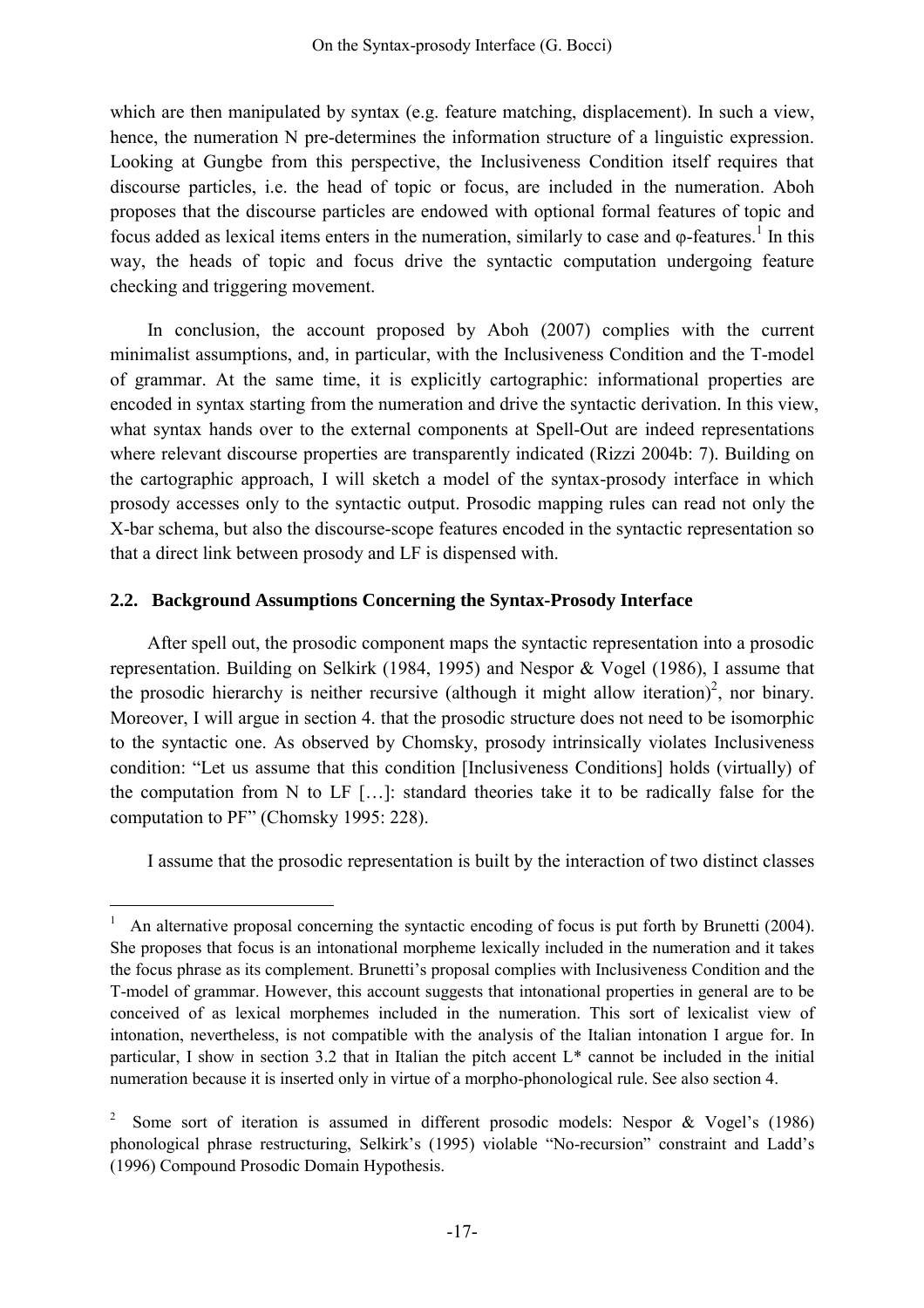of rules/constraints.<sup>[3](#page-5-0)</sup> A first set of rules is not sensitive to discourse features and derives the default phrasing and prominence assignment. In this paper, I will not address the issue concerning the formulation of the default mapping rules. The levels of the prosodic hierarchy relevant for the current discussion are the phonological phrase  $(\varphi)$ , the intonational phrase  $(\iota)$ and the utterance  $(v)$ .<sup>[4](#page-5-1)</sup> With regard to the prosodic system of Italian, there is widespread agreement in the literature (Nespor & Vogel 1986, a.o.) that within any level of constituency above the word level prominences are by default assigned to the rightmost element. I will assume that the default prominence assignment mechanism in Italian is not directly computed on the syntactic representation in accordance to the syntactic embedding (Cinque 1993), but rather on the prosodic constituency. Firstly, if we factor out the role of focus, prominences are always assigned on the rightmost element and no effect of the argument structure or asymmetries between complement and adjunct are detectable in Italian, in contrast to Germanic languages (Zubizarreta & Vergnaud 2004, see also Bocci forthcoming). Accordingly, there is no independent evidence to assume that the syntactic embedding determines the main stress location. Secondly, an algorithm based on the prosodic boundaries is able to account for the distribution of prosodic prominences in Italian at any level, while an algorithm based on the syntactic embedding cannot (see Bocci forthcoming). As a consequence, a prosodic constituency based algorithm must anyway apply.

 The second set of rules interacting with the default mapping mechanism is composed of rules sensitive to discourse features. Assuming this second set of rules is a necessary move as we consider pitch accent (PA) association rules. According to the model put forth in Pierrehumbert & Hirschberg (1990), for instance, PA-association is a local process which directly pairs pragmatic properties with intonational morphemes. Given the approach adopted here, I assume that the intonation component is sensitive to discourse properties encoded as features in the syntactic representation and that they rule the association of tonal events. This reformulation ensues naturally from the assumption that intonation is part of the morpho-phonological component and from assuming the T-model of grammar.<sup>[5](#page-5-2)</sup> In section 3.2, I will

<span id="page-5-0"></span> $3$  In this paper, I will remain agnostic about the question of whether mapping rules should be implemented in terms of constraints within the Optimality Theory framework or in terms of derivational rules. The main proposal concerning the PA association discussed here (i.e. the focus Defining Rule, see further in the main text), is formulated as a representational rule on the intonational structure, leaving aside the issue concerning its derivational or OT implementation.

<span id="page-5-1"></span><sup>4</sup> Even though the relevance of the Utterance level is often neglected, I argue that this notion is necessary to deal with focus (and main wh-question) in Italian (see Bocci, forthcoming).

<span id="page-5-2"></span><sup>5</sup> If we consider for instance yes/no questions, it is very plausible to conclude that the intonation can be sensitive to discourse-scope properties in an intonation language such as Italian. Building on Rizzi (2001), I assume that interrogative force is encoded in a functional projection in the high part of the left periphery: IntP. In some northern varieties of Italian, this projection can trigger subject-auxiliary inversion which signals interrogative force, while in other dialects (e.g. central Sicilian) the head of Force can be lexicalized by a clausal typing particle (see Cruschina 2007). In standard Italian, finally, force typing distinction between declaratives and polar questions is signaled only by prosodic means.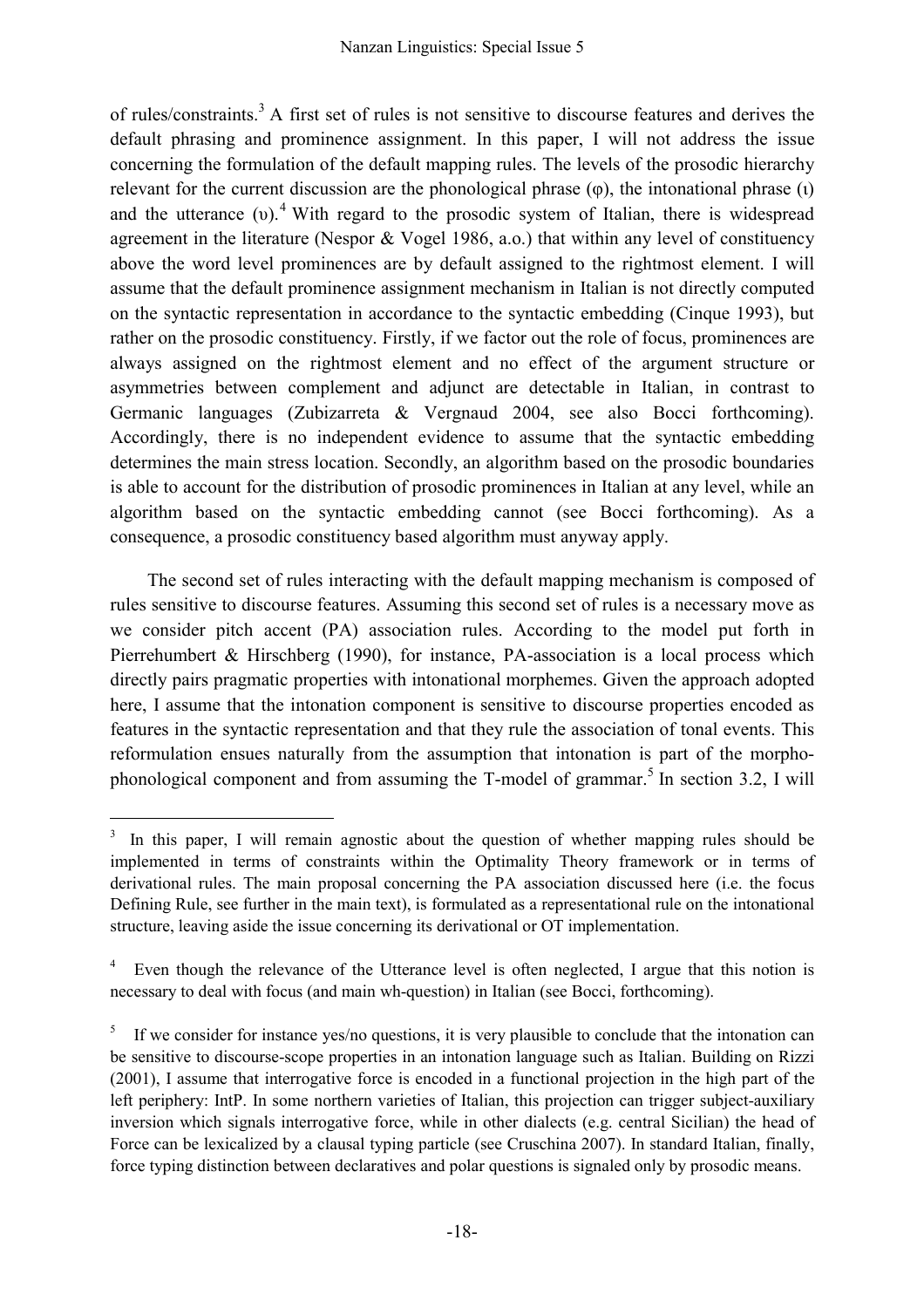argue *contra* Pierrehumbert & Hirschberg (1990) that PA association is not exclusively locally driven by the interpretative properties characterizing a phrase. I will propose indeed that PA selection must refer also to nonlocal properties of the prosodic structure.

## **3. Towards a Model of Italian Prosody**

## **3.1. Contrastive Focus and New Information Focus are Distinct at PF**

 As discussed by Rizzi (1997) and Belletti (2004a), contrastive focus and new information focus have a different positional distribution in Italian. While contrastive focus can appear *in situ* or be fronted to the left periphery of the clause, new information focus can only appear in postverbal position, as illustrated by contrast between (2b-c) and (3b-c). Following Belletti (2004a), I assume that in Italian new information focus (NIFoc) is expressed in a dedicated functional projection in the low area of the IP domain. Moreover, in order to account for the availability of contrastive focus *in situ*, I assume that it can be licensed *in situ* by means of long distant agreement.

(2) a. -A: Mi hanno detto che hai incontrato Lucia ieri. Come l'hai trovata?

[They] told me that [you] met Lucia yesterday. How did you find her?

| $b. -B$ : | MARIA ho incontrato (, non Lucia)! |                     | CFoc ex situ |
|-----------|------------------------------------|---------------------|--------------|
|           | MARIA [I] met                      | $($ , not Lucy $)!$ |              |
| c. $-B$ : | Ho incontrato MARIA (, non Lucia)! |                     | CFoc in situ |
|           | [I] met MARIA                      | $($ , not Lucy $)!$ |              |
|           |                                    |                     |              |

- (3) a. -A: Chi hai incontrato? Who did you meet?
	- b.  $-B: *^{27}$ Maria ho incontrato.

Mary [I] met

c. -B': Ho incontrato Maria.

[I] met Mary.

 Taking for granted that contrastive and new information focus occupy different syntactic positions (Belletti 2004a), a relevant question to ask is whether contrastive focus and new information focus are distinguished by the prosodic component (see also Drubig 2003). Avesani & Vayra (2003) carry out a production experiment to investigate the intonational properties associated to different types of focus occurring in sentence final position. They find that in Florentine Tuscan Italian new information and contrastive focus are signaled by distinctive PAs: new information focus - as well as broad focus - is associated with a falling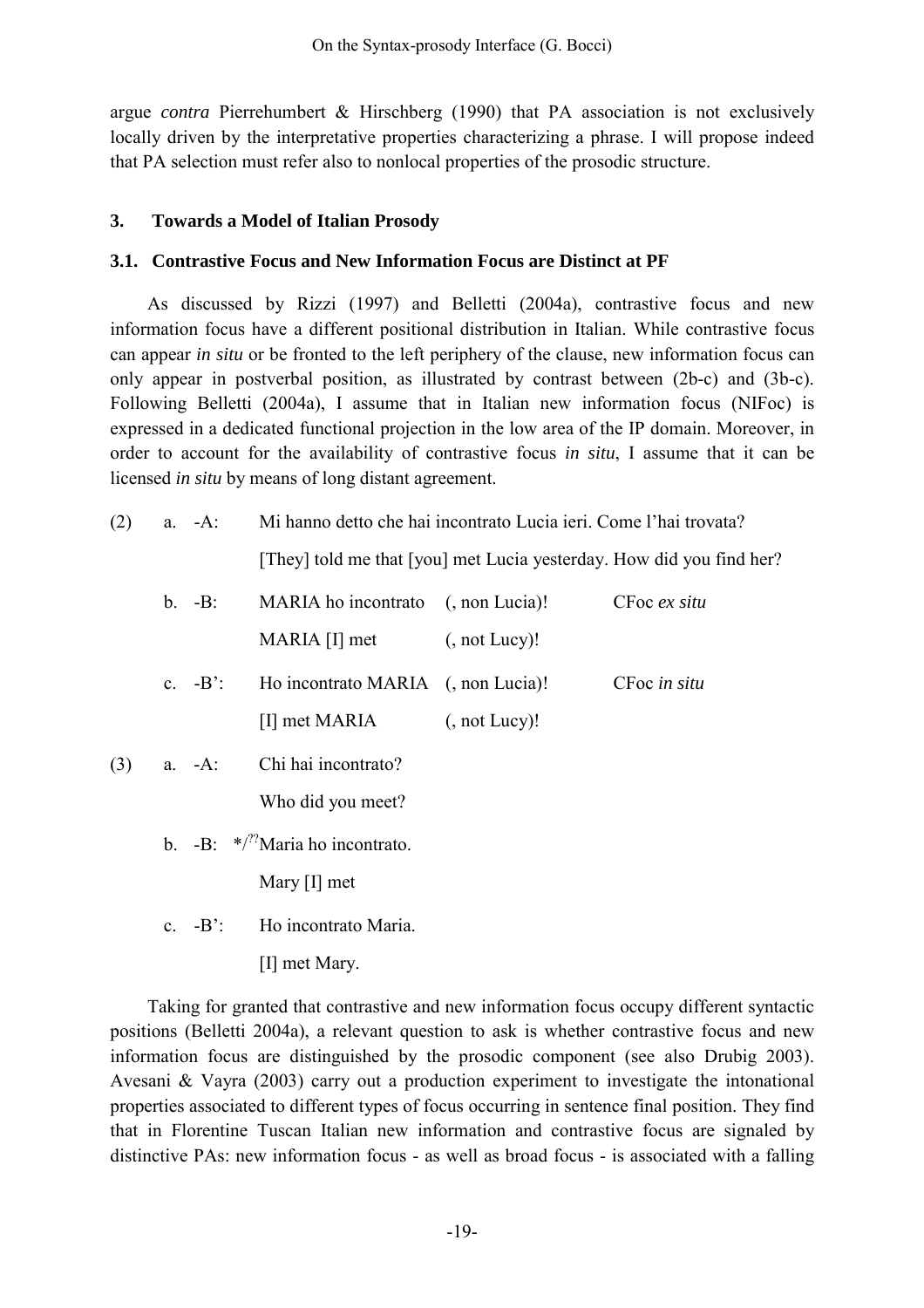accent phonologically transcribed as H+L\*, while contrastive focus is associated either with a rising pitch accent transcribed as  $L+H^*$  or with a high plateau transcribed as  $H^+H^*$ <sup>6</sup>

Avesani & Vayra's findings are supported and generalized by Bocci & Avesani (2008) who investigate the intonational properties associated with focus in Siena Tuscan Italian carrying out a production experiment (described below). They observe that the (rightmost lexically stressed syllable of the) focus phrase systematically bears the main prominence in the utterance and that the PA type associated with that prominence is selected in accordance to the focus type: new information focus systematically associates with H+L\*, while contrastive focus does with  $L+H^*$ .<sup>[7](#page-7-1)</sup> Moreover, they showed that such PA-associations were consistent regardless of the focus position within the utterance. According to their proposal, the only PA signaling the focus type is the one associated with the rightmost metrical prominence of the focus phrase. When focus is instantiated by a branching long phrase, for instance, the PAs assigned before the rightmost metrical prominence of the focus phrase appear to be selected without regard to the focus type.

(4) and (5) are an example of minimal pair taken from Bocci & Avesani (2008) where the focus phrases precede a right dislocated object. In (4) the new information focus phrase is characterized by a fall transcribed as  $H + L^*$ , while in (5) the contrastive focus phrase is marked with a rise transcribed as L+H\*.





(5) a. -A: Leo mi ha detto che ieri hai invitato Mariangela.

 $\overline{a}$ 

Leo told me that you invited Mariangela yesterday.

<span id="page-7-0"></span><sup>&</sup>lt;sup>6</sup> Ladd & Schepman (2003) question the validity of a phonological distinction between H<sup>\*</sup> and  $L+H^*$  which, according to Pierrehumbert & Hirschberg (1990) are respectively associated with new information focus and contrastive focus. Note, however, that the distinction between  $L+H^*$  (a rising PA) and H+L\* (a fall) observed in Tuscan Italian is currently assumed to be phonological within the auto-segmental metrical theory of intonation (Pierrehumbert 1980).

<span id="page-7-1"></span><sup>7</sup> The H+H\* PA observed in Florentine Italian is not attested as a variant of L+H\* in Siena variety of Italian.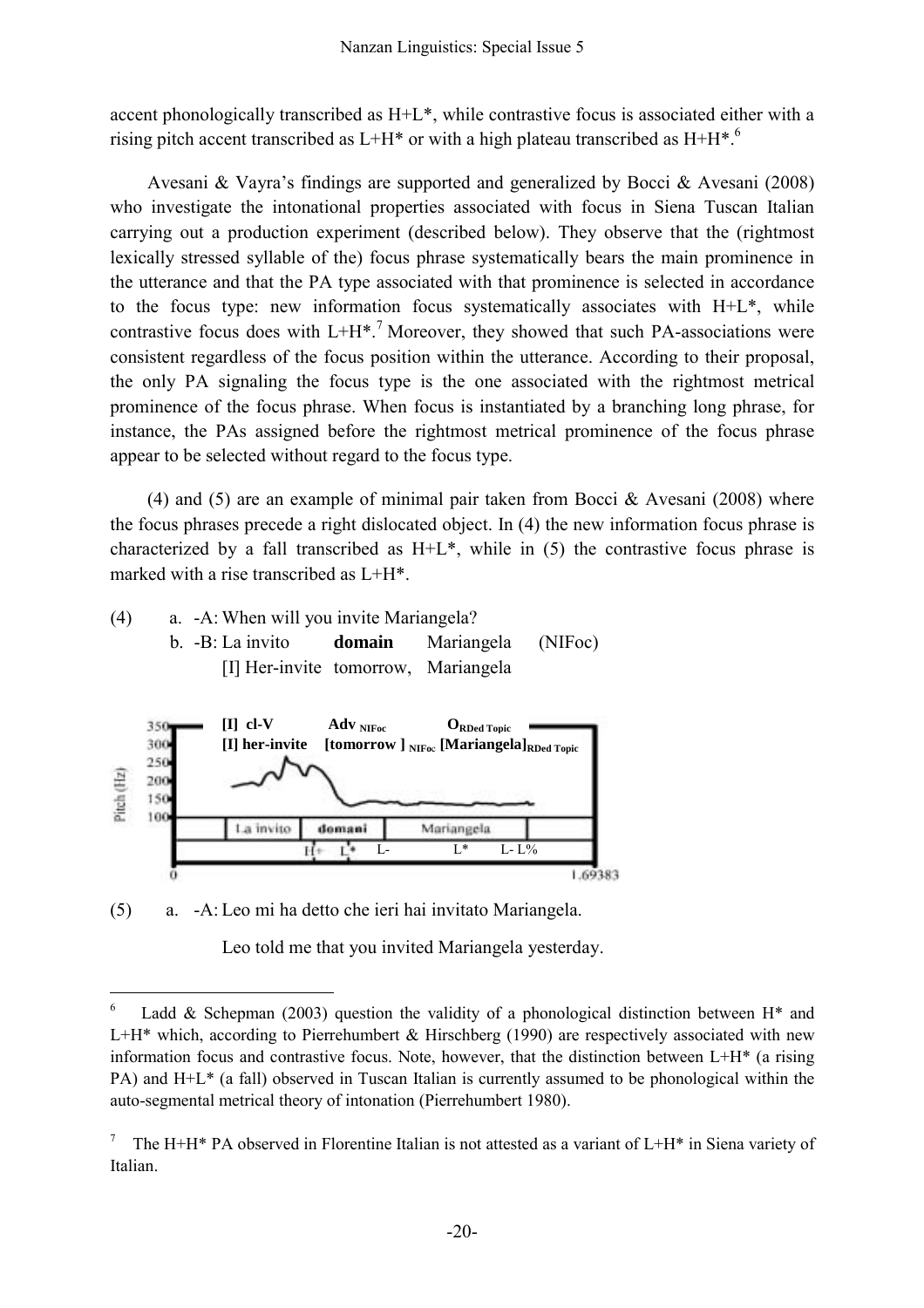

Let us take for granted the intonational opposition between informational and contrastive focus and consider some implications of such a contrast. Firstly, it strengthens the need for feature-sensitive mapping rules, since the default mapping rules cannot account for PA associations. Secondly, this intonational contrast between PAs provides evidence in favor of the existence of a typology of focus which has been long disputed in the literature (Rooth 1992, Kiss 1998, Belletti 2004a, Brunetti 2004, a.o.). Thirdly, if types of focus are phonologically distinct in Italian, it follows that the approaches to focus which eliminate the notion of focus from the grammar fail to account for the properties of focus (in Italian). Building on Schwarzschild (1998), Bader (2001) proposes that focus is not a legitimate property and that all focus-related prosodic effects in English as in Italian are induced by Givenness, denying focus any role. On different grounds, Sauerland (2005) argues in favor of a purely presuppositional account of focus, according to which what is semantically marked and prosodically interpreted is destressed rather than focused material. Leaving apart other considerations, the distinction between types of focus argued for in Avesani & Vayra (2003) leads to reject such reductionist approaches where the notion of focus is dismissed and replaced by Givenness or Presupposition: if focus were just negatively defined as "non-given", it would not be possible to differentiate between contrastive and new information focus.

In order to account for the contrast between new information and contrastive focus observed in Tuscan Italian, it is necessary to assume that at least one of them is identified by a positive mark. Indeed, this is what Selkirk (2007) proposes with regard to English. In her account, contrastive and new information focus are distinguished by the fact that the former is marked with a feature  $+F$ (ocus), while no feature is assigned to the latter which lacks any discourse-scope specification.<sup>[8](#page-8-0)</sup> New information focus is further distinguished from given material since it is not marked with +G(iven), that is the feature characterizing given material. In principle, such a proposal could account for the accentual opposition between contrastive and new information focus observed in Tuscan Italian. However, some considerations suggest that new information and contrastive focus are both positively marked (see Bocci,

<span id="page-8-0"></span><sup>8</sup> Note however that Selkirk (2007) adopts a definition of contrastive focus built on Rooth (1992), while I adopt the notion of contrastive focus as proposed by Calabrese (1982), Kiss (1998) and Vallduví & Vilkuna (1998).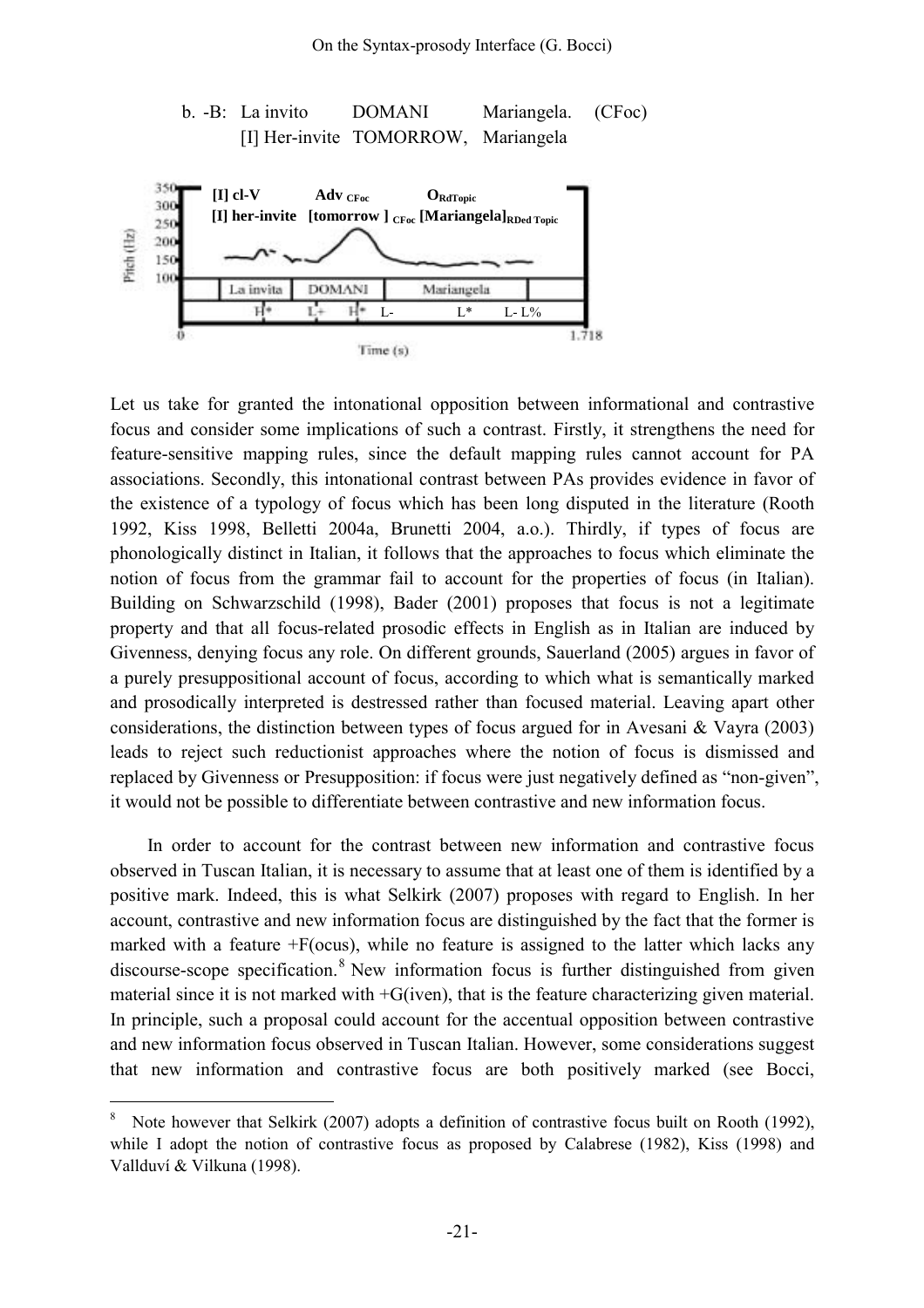forthcoming). In the first place, according to Belletti (2004a), new information focus is expressed in Italian in a dedicated projection in the low IP area. If this is the case, a feature must be involved in the syntactic computation in order to account for movement to such a focus position. In the second place, consider that only one focus phrase per utterance is allowed in Italian, regardless of its contrastive or new-informational status, so that contrastive focus (whether *in situ* or *ex situ*) and new information focus are not compatible (see Calabrese 1982, Belletti 2004a and Bocci 2004, forthcoming). If new information focus lacked any feature specification as in Selkirk's approach, it would not be clear how to account for the uniqueness requirement on focus. In the third place, Bocci (forthcoming) and Bocci  $\&$ Avesani (2008) propose that new information focus, contrastive focus and main wh-elements count similarly at the prosodic interface: they call for the association with the main prominence overriding the default prominence rules and trigger the association of a L\* PA with material which linearly follows (see the discussion below). In the light of such considerations, I assume that both contrastive and new information focus are encoded as features.

# **3.2. The Properties of Postfocal Material: Bocci & Avesani's Focus Defining Rule and the Role of L\* in Tuscan Italian**

 Bocci & Avesani (2008) carry out a production experiment to investigate the prosodic correlates of different informational properties and the way they interact each other. Three native speakers of the Tuscan variety of Italian spoken in Siena read 36 short scripts (from 3 to 6 repetitions for each speakers). The scripts were designed in order to induce in the target sentences different types of focal structure: contrastive focus *in situ* and *ex situ*, new information focus in final and nonfinal position and broad focus. Moreover, they combined the instances of the different focus types with the occurrence of clitic left dislocated topics and right dislocated topic in both short and complex utterances. The complex utterances were constituted by a main and an adjunct clause (in some cases separated by an additional parenthetical clause) in both linear orders. In such complex utterances, they combined the occurrence of a right or left dislocated topic in a clause with the occurrence of a focus phrase in the other. Such a design allowed them to factor out the linear order in which focus and topics appear and to evaluate the impact of focus on other phrases endowed with discourse scope properties, such as dislocated topics. The corpus, consisting of 480 utterances was analyzed and ToBI-transcribed and data about alignment and scaling of the tonal targets were collected and analyzed.

Bocci  $\&$  Avesani (2008) observe that the focus phrases always call for the association with main prominence of the utterance. When focus is not in sentence-final position, the main prominence hence fails to align with the rightmost element in the clause violating in this way the default mapping rules (see 3.3 for a discussion). Moreover, Bocci & Avesani show that the pitch contour characterizing postfocal material is systematically realized as low and flat until the end of the utterance, regardless of the number and length of constituents occurring in such position. Indeed, in Siena Tuscan Italian, lack of pitch movement characterizes any element following focus: Presupposition of contrastive focus *ex situ*, right dislocated topics,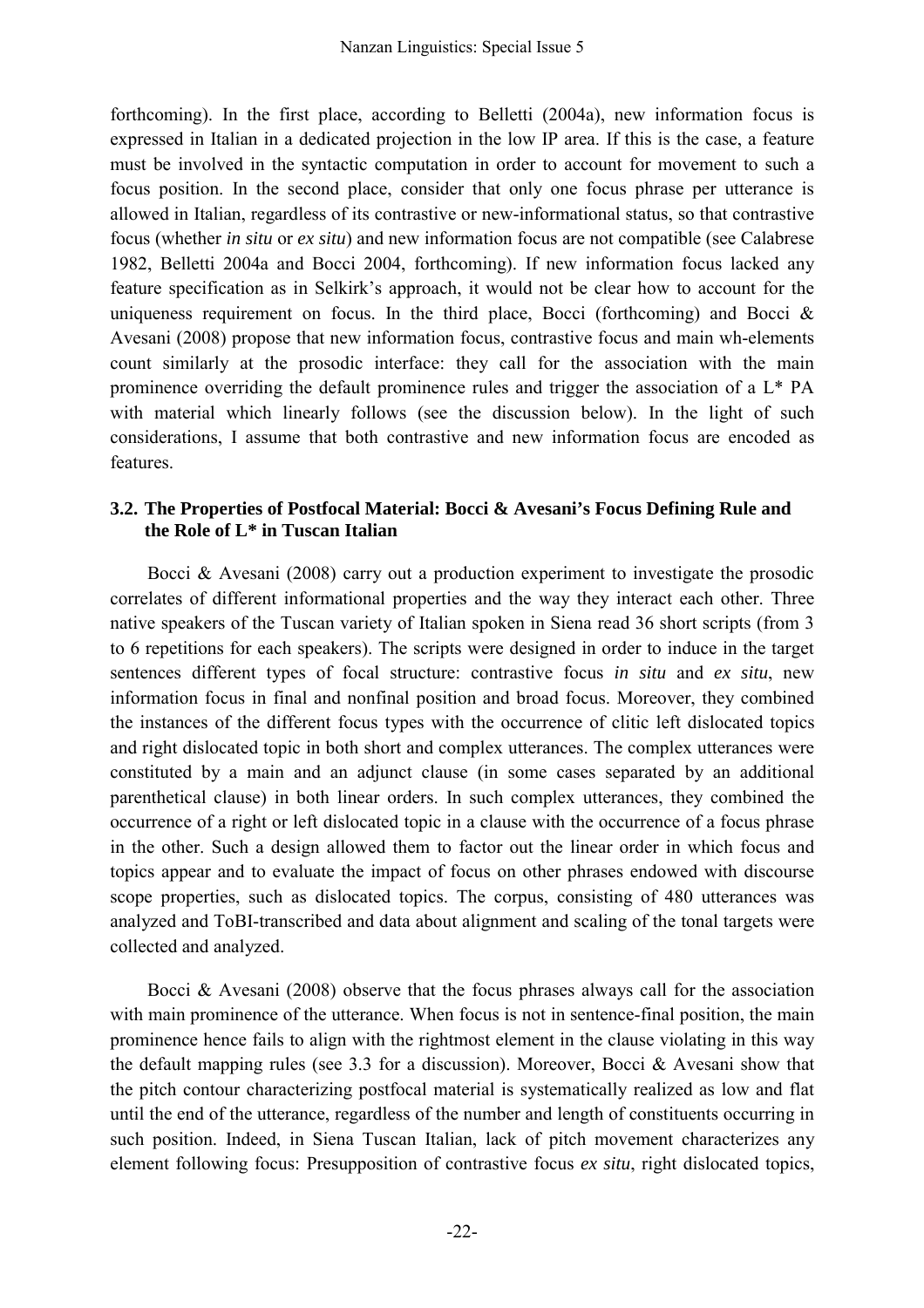marginalized elements (in the sense of Antinucci  $\&$  Cinque 1976). Even parenthetical clauses occurring after focus are invariantly characterized by a flat and low contour, even though they are phrased into independent intonational phrases.

In the literature, it has been proposed that Italian requires that elements occurring after focus are extrametrical. For instance, Szendröi (2001) assumes that postfocal material, being discourse-given, is extraposed and extrametrical in virtue of a universal "Anaphoric Interpretation Principle" requiring discourse-given material to be unstressed (see also Samek-Lodovici 2006).<sup>[9](#page-10-0)</sup> If postfocal material were invisible to the prosodic component, it would be possible to maintain the conclusion that in Italian the main prominence is always assigned to the rightmost (visible) element. In this way, the default prominence rules would be able *per se* to account the distribution of the prominences. Moreover, if postfocal elements were prosodically invisible, the observed lack of intonational prominences on postfocal material would be consequently accounted for: PAs are not assigned, since there is no metrical head of the relevant level.

Bocci & Avesani, nevertheless, conclude that postfocal material is not extrametrical. They argue indeed that even if no intonational prominence after focus is audible, postfocal material is anyway metrically phrased and that metrical prominences of sentential level are invariably assigned. Consider the example in (6) from Bocci & Avesani. The main clause containing a right dislocated topic occurs in postfocal position. The perceptual and durational analyses of such examples show that that main clause and the RDd topic are phrased into two independent intonational phrases and both of them are metrically headed. Consequently, postfocal material cannot be invisible to the metrical component.



Moreover, convergent evidence against the extrametrical status of postfocal material comes from European Portuguese (Frota 2000) and Southern varieties of Italian (Grice et al. 2005). In these prosodic systems, there is no doubt that postfocal material is not extrametrical: not only postfocal material is phrased and stressed, as it is in Tuscan Italian, but it also associates with special downstepped pitch accents. If this is the case, postfocal material must be visible to both metrical and intonation components.

<span id="page-10-0"></span>See also section 3.3 and for a discussion of the properties of the prosodic constituency and the hypothesis of extrametricality.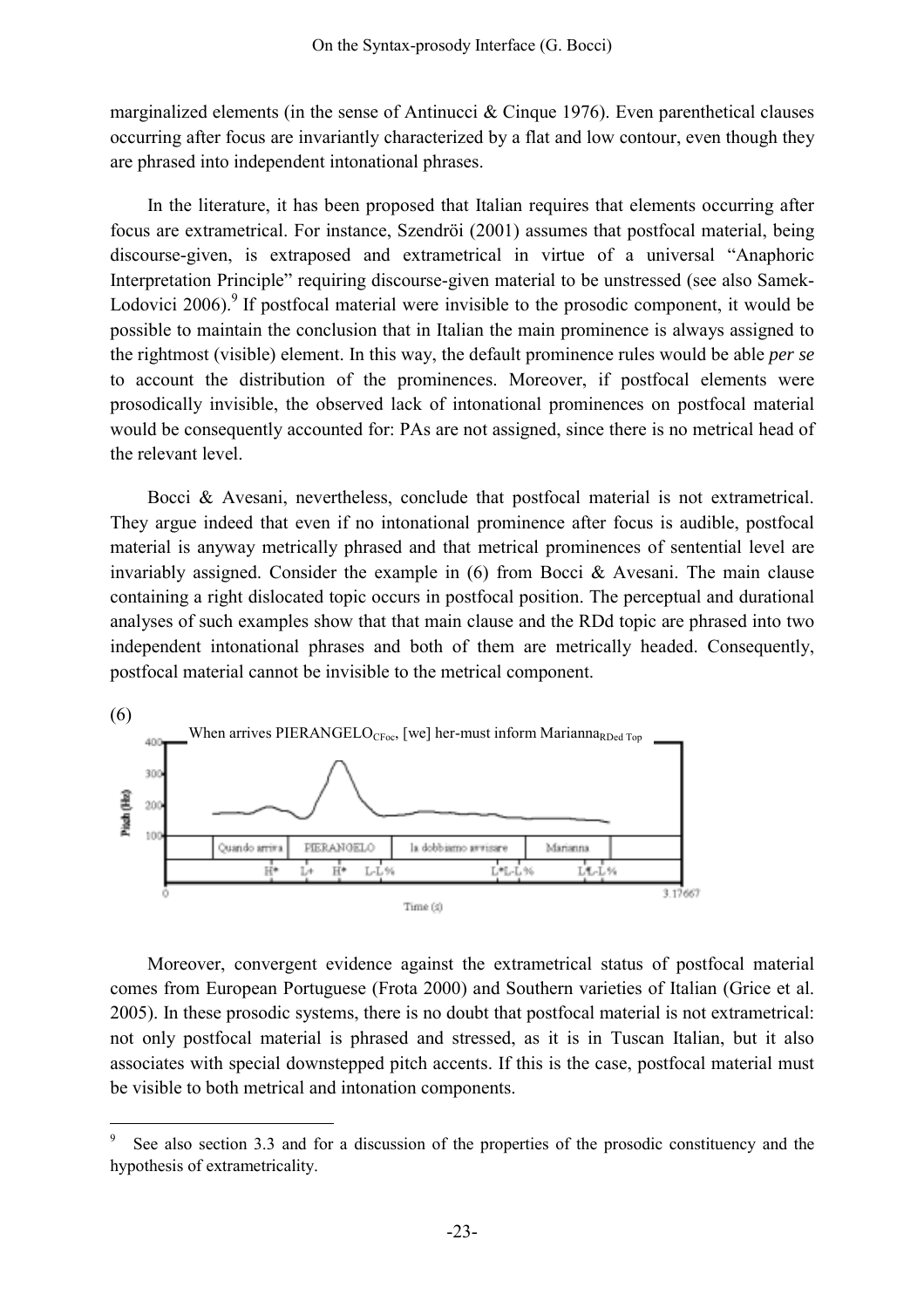On the light of such considerations, Bocci & Avesani (2008) propose that apparent deaccenting in postfocal position observed in Tuscan Italian must be analyzed in terms of association with a L\* pitch accent on the postfocal phrasal metrical prominences. In this view, the flat contour is not the result of the lack of intonational events, but indeed the result of a phonological specification. By assuming L\* associated with postfocal material, it is possible to retain a full correspondence between metrical and intonational prominences. If postfocal phrasal metrical prominences were not associated with tonal events, it would be needed to separate the prosodic system by divorcing the metrical component from the intonational one. By contrast, assuming  $L^*$  guarantees that any phrasal metrical prominence is interpreted by intonation.[10 M](#page-11-0)oreover, the crosslinguistic differences observed between Tuscan Italian and other Romance varieties are reduced to a typological difference in the PA inventory. While postfocal phrasal prominences associate with !H+L\* in European Portuguese (Frota 2000), Tuscan Italian exploits L\* to mark them.

 According to Bocci & Avesani's proposal, L\* is neither assigned as the correlate of Givenness or D-linking nor as the correlate of the background (nor of the tails in the sense of Vallduvì 1992, as discussed in section 4.). While destressing and deaccenting of given information is massively attested in Germanic languages (Ladd 1996, German et al. 2004, Selkirk 2007 a.o.), it has been observed that Romance languages fail to deaccent given information (Ladd 1996, Zubizarreta 1998, a.o.). Bocci & Avesani argue that in Tuscan Italian any element preceding linearly focus, irrespectively of Givenness, is always pitch accented with a PA different from L\*. Indeed the L\*-association is strictly confined to postfocal contexts in Italian, unlike English where, according to Pierrehumbert & Hirschberg (1990),  $L^*$  is associated with given and presupposed element independently of the focus position.

Bocci & Avesani (2008) compare pairs of sentences with focus *in situ* and focus *ex situ* that were elicited in the same context. Consider the examples (7) and (8) taken from Bocci  $\&$ Avesani. Focus fronting to the left periphery does not seem to impact in any way on the interpretative properties of the sentence: neither the focus phrase, nor the rest of the sentence seem to receive a different interpretation in the two cases. Consequently, it is plausible to assume *bona fide* that the sentences with focus *in situ* and focus *ex situ* share the same focusbackground articulation.<sup>11</sup> However, while the focus phrase is consistently associated with the same PA, the phonological properties of the background are radically different between the two cases. In the example with CF *in situ* in (7), the background preceding focus is accented with H<sup>+</sup>L<sup>\*</sup>, while in (8), the background following the focus phrase moved to the left periphery associates with L\*. If we assume that contrastive focus *in situ* is actually licensed *in situ*, it is plausible to conclude that  $L^*$  is not a phonological property which unambiguously identifies/marks the background. In the section 4, I take into consideration the prosodic

<span id="page-11-0"></span><sup>&</sup>lt;sup>10</sup> I follow Selkirk (2007) in assuming that any phonological phrase head must associate with a PA.

<span id="page-11-1"></span> $11$  See section 4. for a discussion of the prosodic properties of the notion of tail in the sense of Vallduvì (1992).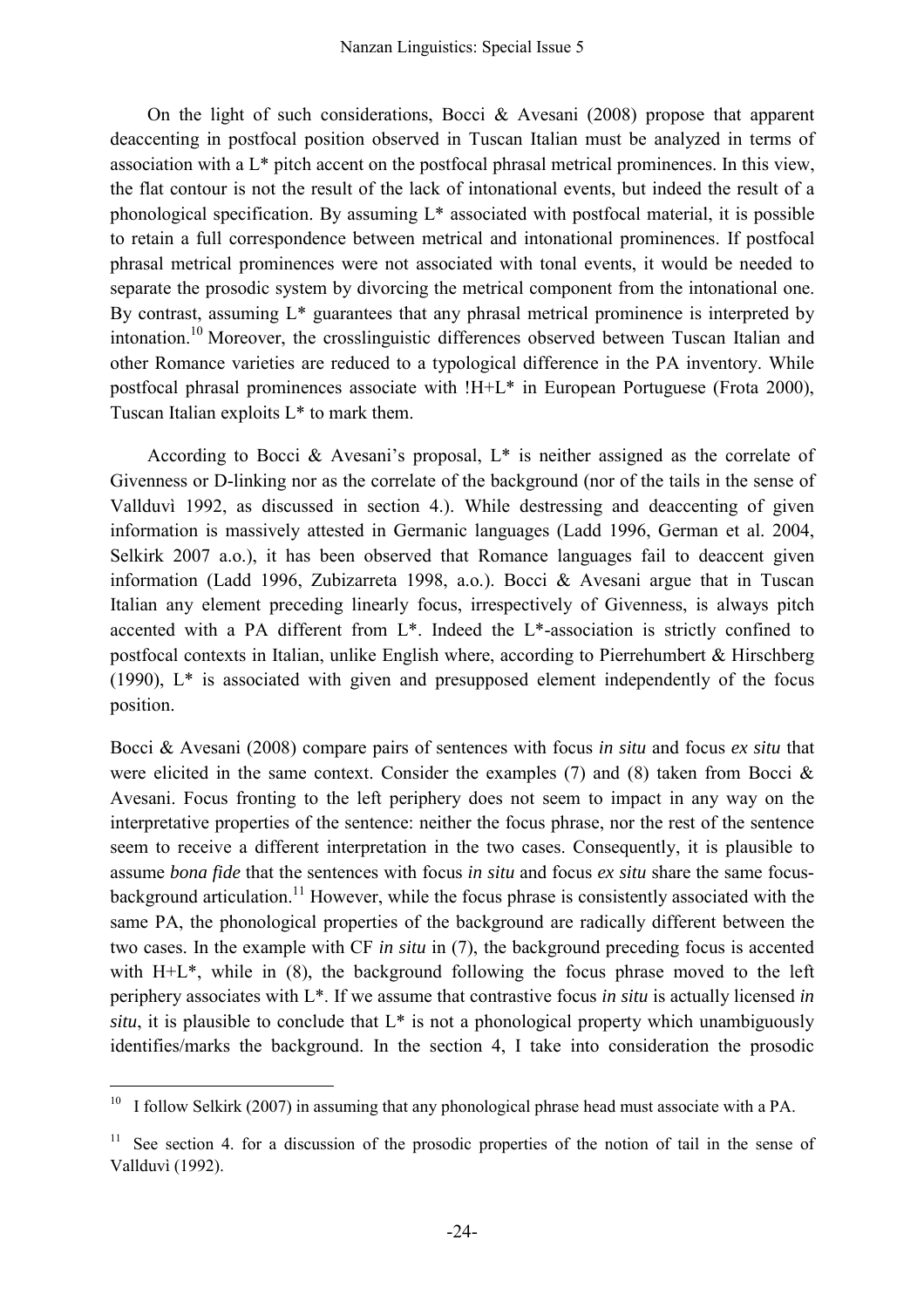consequences of the syntactic approach proposed by Belletti (2004a) in which focus always moves overtly.



Bocci & Avesani (2008) propose that in Tuscan Italian  $L^*$  is not a correlate of Givenness, as briefly discussed, but a marker dedicated to set the right-hand side of the focus phrase by marking the material to its right as non-focal. The focus phrase is not exhaustively marked by prosody, because prosody signals just its right-hand side.<sup>[12](#page-12-0)</sup> Bocci & Avesani argue that the distribution of this marker is ruled by a Focus Defining Rule (FDR). This representational rule states that the pitch accent from which the focus projection must be computed and which defines the focus type (call it the focal PA) is the rightmost PA able to express focus. The accentual inventory of Tuscan Italian includes L\* as a specialized marker unable to express focus, while European Portuguese exploits !H+L\*. Moreover, following Selkirk (2007), they assume a Prosodic Correspondence Rule which requires that any phonological phrase head must be associated with a PA. This rule guarantees the full correspondence between phrasal stress and intonational prominence. Given the prosodic correspondence rule and the focus defining rule, it ensues that L\* must be assigned to any relevant metrical prominence following focus within the application domain of FDR. Moreover, if we consider uniquely the

<span id="page-12-0"></span><sup>&</sup>lt;sup>12</sup> Following Büring (2004) and Selkirk (2007), I assume that there is not a special set of rules responsible for focus projection as the ones proposed by Selkirk (1984). As discussed in Bocci (forthcoming), I assume that focus projection results from the "asymmetric" character of the prosodic interpretation of the focus feature. In this way, focus projection is derived from the interaction of the syntactic structure and the prosodic mapping rules. I refer the reader to Bocci (forthcoming) for a discussion of the syntactic conditions on focus projection in Italian and for a discussion of the differences between the types of focus with regards to the focus projection.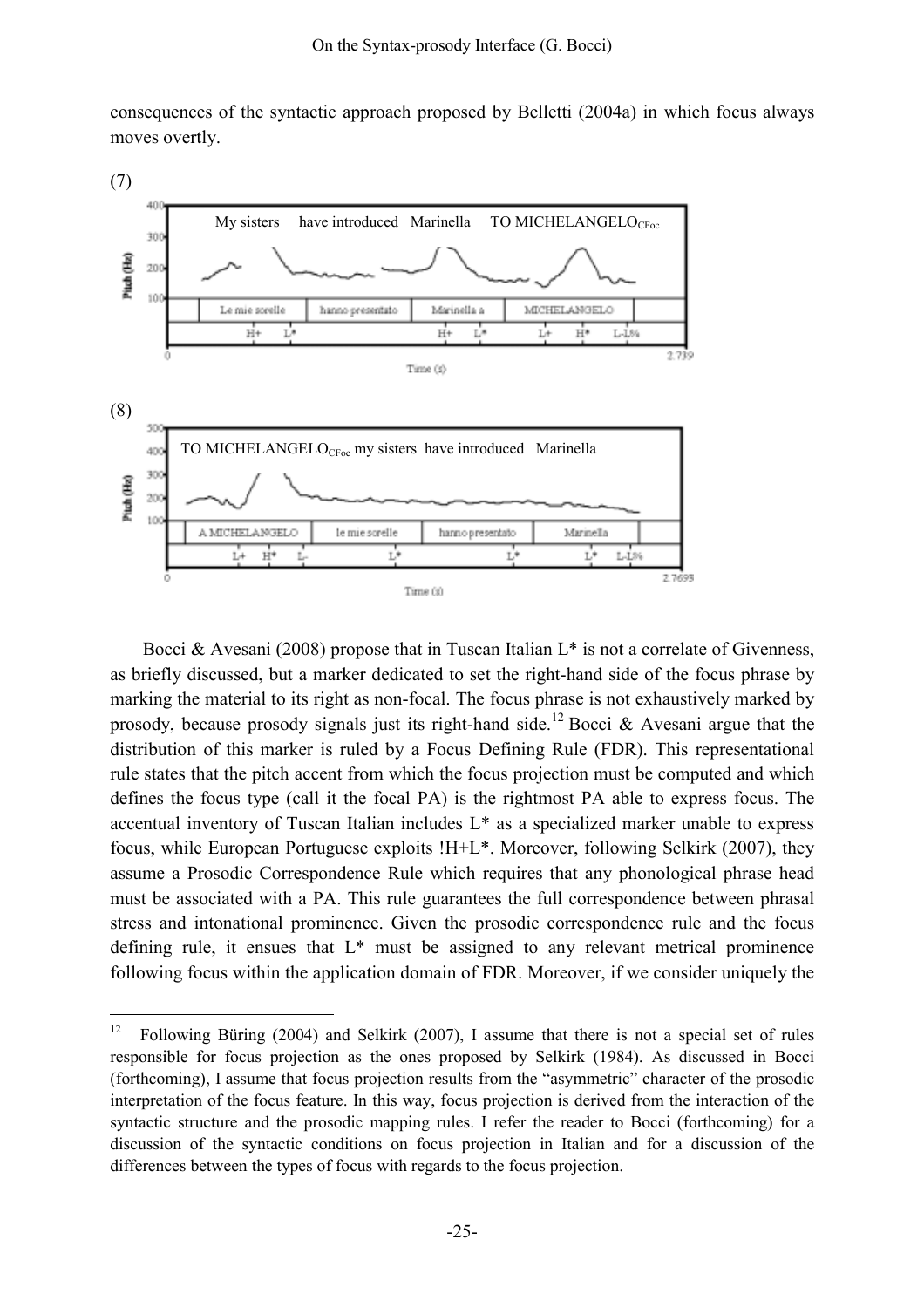melodic structure, such approach suggests that what identifies the focal pitch accent among different PAs typologically suitable to convey focus is only the position that the focal PA occupies in the prosodic structure.

Following Calabrese (1982), Belletti (2004a) and Bocci (2004), Bocci & Avesani assume that Italian disallows multiple discontinuous foci, so that only one focus per utterance is allowed. This uniqueness requirement seems to undergo typological variation and to parallel the availability of multiple wh-questions (Bocci forthcoming). In English, for instance, multiple foci are allowed (Rooth 1992), while in Gungbe focus uniqueness applies to the clausal level, so that only one focus phrase per clause is admitted, but each clause in complex utterances can express focus independently (Aboh 2004). In Italian, focus uniqueness applies to the entire utterance: even if the left peripheries of certain embedded clauses can host focus (Haegeman 2004, Bocci 2004), only one focus per utterance is allowed (Bocci, forthcoming).

The cases of complex utterances in Bocci & Avesani's corpus fully support their proposals: 1) L\* is inserted as a special marker to define the right-hand side of the focus phrase, rather than as a correlate of Givenness or D-linking and 2) the application domain of the focus defining rule is the utterance. Indeed,  $L^*$  appears to be uniquely ruled by the focus position: L\* is assigned to whatever element occurring after focus until the end of the utterance, regardless of its discourse properties and overriding any other pitch accent association rule. In simple utterances, where ClLDed Topics usually precede focus, they are phrased into independent prosodic constituents and bear prominent PAs (see also Gili Fivela 1999). Notably, in such contexts they never associate with L\*, not even in case of familiar topics (*pace* Frascarelli & Hinterhölzl 2007). Let us consider now the pair (9) and (10) extracted from Bocci & Avesani's corpus.

) H+L\* L-L% H+L\*L-L% **L+H\*** L-L%  $(9)$  $\{ [\begin{pmatrix} \lambda & \lambda \\ \lambda & \lambda \end{pmatrix}]_1, \begin{bmatrix} (\lambda & \lambda & \lambda \\ \lambda & \lambda & \lambda \end{bmatrix}]_1, \begin{bmatrix} (\lambda & \lambda & \lambda & \lambda \\ \lambda & \lambda & \lambda & \lambda \end{bmatrix}]_1, \begin{bmatrix} (\lambda & \lambda & \lambda & \lambda \\ \lambda & \lambda & \lambda & \lambda \end{bmatrix}]_1, \begin{bmatrix} (\lambda & \lambda & \lambda & \lambda \\ \lambda & \lambda & \lambda & \lambda & \lambda \end{bmatrix}]_1, \begin{bmatrix} (\lambda & \lambda & \lambda & \lambda & \lambda \\ \lambda & \lambda & \lambda & \lambda & \lambda & \lambda \\ \lambda & \$ Marianna<sub>ClLDed TOP</sub> la dobbiamo avvisare, quando arriva PIERANGELO<sub>CFoc</sub> Marianna<sub>CILDed</sub> TOP [we] her- must inform, when arrives PIERANGLO  $_{\text{CFoc}}$ 



In (9), the main clause containing a ClLDed topic precedes an adjunct clause where an instance of contrastive focus occurs. As expected, the CILDed topic preceding the focus phrase does not bear L\*. Notably, in such example, the topic is phrased into an autonomous intonational phrase and bears a nuclear pitch accent H+L\* able in principle to convey new information focus as discussed above. Nevertheless, H+L\* on the initial topic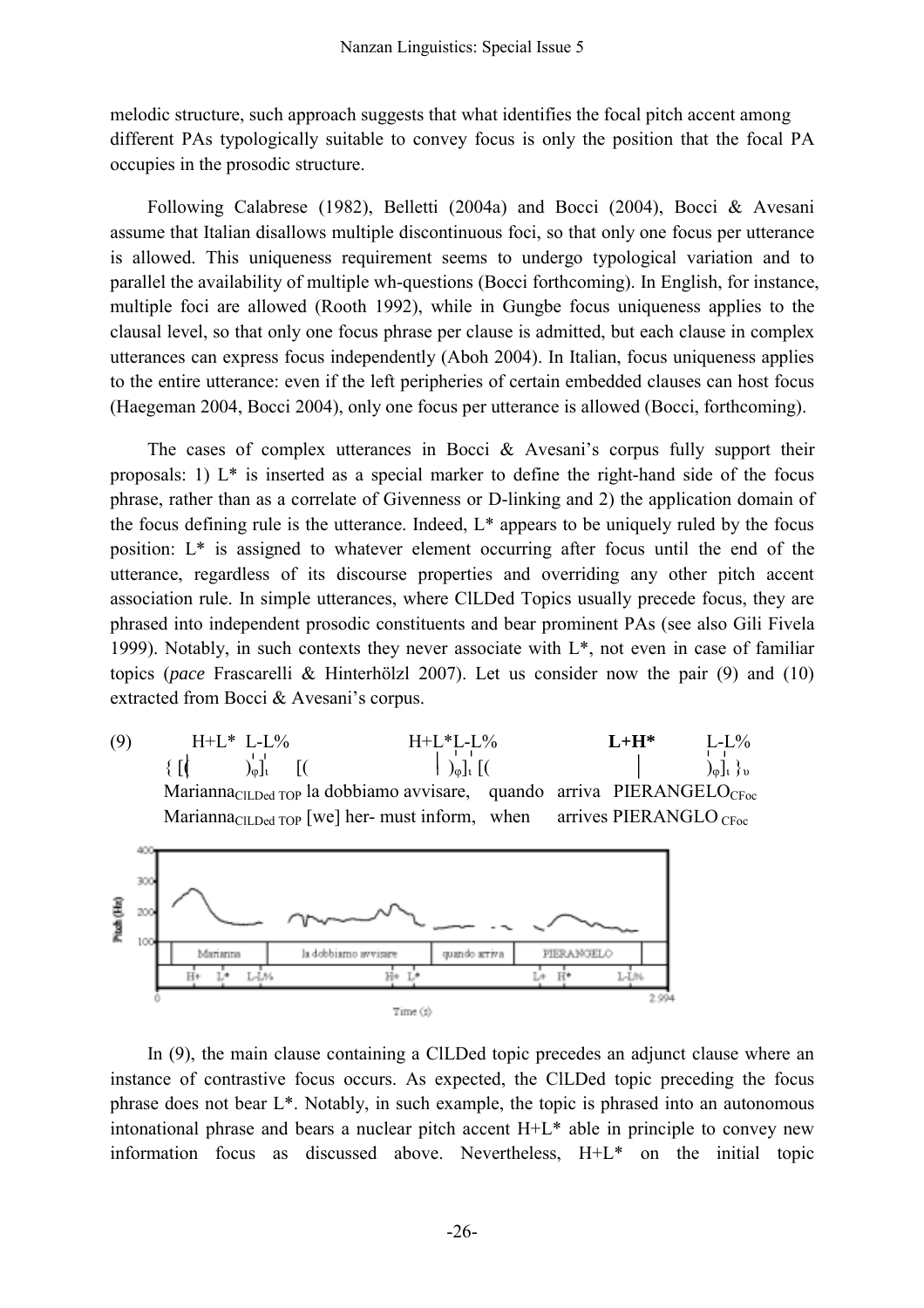straightforwardly does not legitimate a focal interpretation: what prevents such an interpretation is the focus defining rule. Since the focal pitch accent is defined as the rightmost PA in *v* able to convey focus, what counts as focal PA in (9) cannot be but  $L+H^*$  on "PIERANGELO".



(9) and (10) were elicited in the same context and differ only in the order of the main and adjunct clause. Crucially, such a difference in the order seems *bona fide* not to involve any interpretative effect. Nevertheless, even if there is no interpretative difference, the prosodic properties associated to the main clause and the topic in (10) are completely different from the ones in (9). In (10), where the focus phrase precedes the main clause, the clitic left dislocated topic and the rest of the main clause are forced to associate with L\*: if their metrical prominences were associated with PAs different from L\*, the L+H\* on "PIERANGELO" could not be interpreted as focal in accordance with the FDR. Let us assume that ClLDed Topics, being endowed with discourse features, call for a specific PA association. Even if this is the case, the FDR overrides any other PA association rule: in postfocal contexts ClLDed topics, as any other element, associate with L\*.

Let us consider now how the FDR impacts on the PAs associated with right dislocated topics.[13](#page-14-0) Right dislocated topics in simple utterance generally follow focus and are phrased into an independent prosodic constituent characterized by the flat and low contour that I interpret as L\*-accented following Bocci & Avesani (2008). See, for instance, (11b).

<span id="page-14-0"></span><sup>&</sup>lt;sup>13</sup> Notably, the interpretative properties of right dislocated topics in Italian differ from the ones characterizing clitic left dislocated topics. In particular, RDed Topics cannot be used as contrastive topics and with "list interpretation" (Benincà & Poletto 2004, Bocci 2004), but just as familiar topics or "tail" in the sense of Vallduvì (1992). Interestingly, Pierrehumbert & Hirschberg (1990) proposed that L\* is used to mark salient items which are external to the predication and existentially presupposed. Adapting their proposal to the terminology used here, hence, L\* in English could be conceived of as the mark of familiar topics. As discussed in the main text, this cannot be the case in Italian.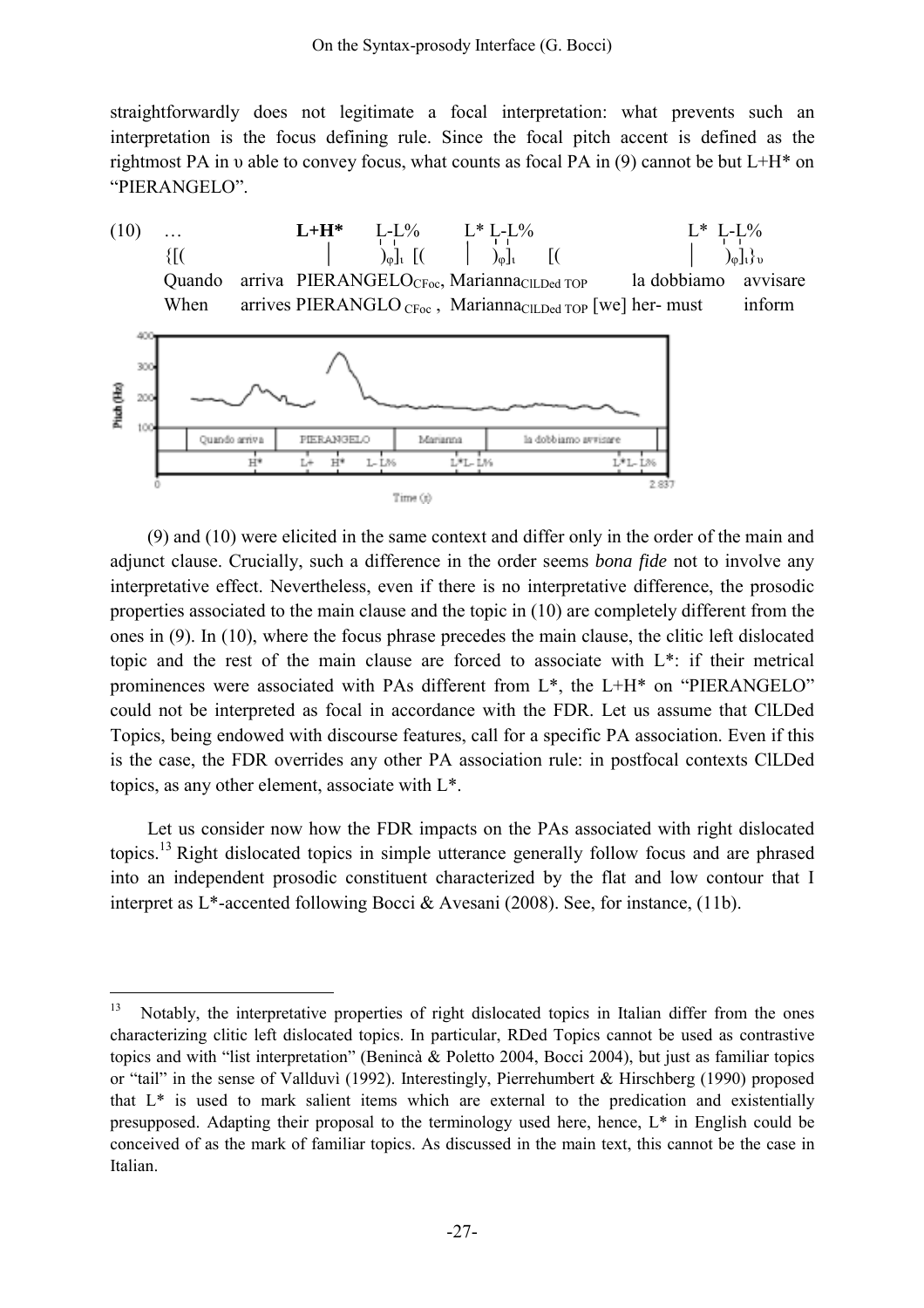(11) a. -A: Quando inviterai Mariangela? Lia è molto curiosa.

When will you invite Mariangela? Lia is very curious about it.



At this point, it is interesting to ask whether  $L^*$  is assigned to right dislocated topics regardless of the location of focus. Let us consider the pair (12)-(13) from Bocci & Avesani.



In (12), where the focus phrase precedes the topic right dislocated in the main clause, both the the RDed and the remaining part of the main clause bear L\*. Now consider (13) where the order of the main clause and the adjunct clause is inverted without any evident impact on the informational properties, either on the right dislocated topic "Marianna" or any other element. [14](#page-15-0)

<span id="page-15-0"></span><sup>&</sup>lt;sup>14</sup> In both cases, for instance, the right dislocated topic "Marianna" cannot be used as contrastive topics. See also fn. 12, section 4 and fn. 24.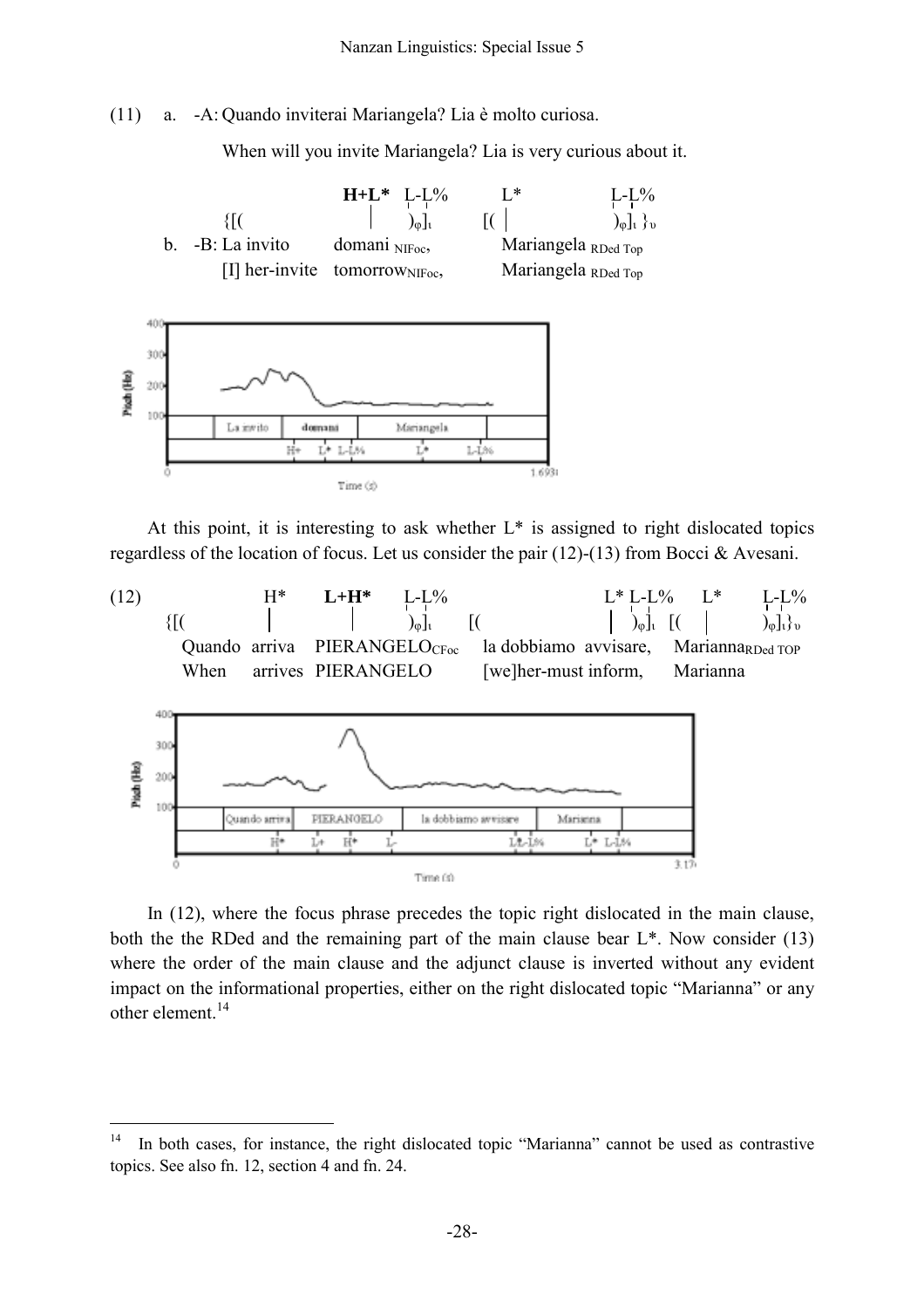

In (13), the right dislocated topic preceding focus is not  $L^*$ -accented, but bears  $H^+L^*$ . Since it precedes the focus phrase, the FDR does not impose L\*. If L\* were just a correlate of right dislocated topics (or familiar topics in general), it should be assigned in (13) as it is in (11b) and (12). Indeed, in Bocci & Avesani's corpus RDed Topics preceding focus never associate with L\*. These results straightforwardly show that right dislocated elements *per se* are not extrametrical and that given information in Italian does not undergo the "destress/deaccent given" constraint proposed by Féry & Samek Lodovici (2006) with regard to English (see also Selkirk 2007).<sup>[15](#page-16-0)</sup> Moreover, it is worth emphasizing that the right dislocated topic bears a nuclear H+L\* pitch accent which could potentially express new information focus. What prevents such focal interpretation is the FDR: H+L\* on the right topic "Marianna" in (13) is not the rightmost PA able to express focus in υ. In section 4., I will discuss in more detail the examples of  $L^*$  on topics, arguing, in particular, that  $L^*$  cannot be conceived of as the direct correlate of the notion of tail as elaborated by Vallduvì.

The FDR and the uniqueness requirement on focus predict a principled distinction between the prosodic properties characterizing utterances with fronted focus phrases on the one hand and left dislocated topics on the other. Following Büring (1997), let us assume that what is topic is not focus. In other words, topics are a subset of the background, that is of the complement of the focus set. Consider now the minimal pair in (14) and (15): the former is an instance of fronted focus-background articulation and the latter of topic-comment structure.

<span id="page-16-0"></span><sup>&</sup>lt;sup>15</sup> According to Selkirk's implementation of the constraint "Destress Given" proposed by Féry  $\&$ Samek-Lodovici (2005), Given(ness) is a feature represented in the syntactic output. Given the model of syntax-prosody interface depicted here, it is possible to assume that English – where "Destress Given" is active – and Italian – where it is not – do not differ with regard the encoding of the Given feature in syntax, while they do in the prosodic computation of such a feature: Givenness triggers deaccenting in English, while it has not prosodic effect in Italian. Bocci (forthcoming) argues in favor of such an analysis providing evidence from the interaction between destressing and NP-ellipsis in Italian and English.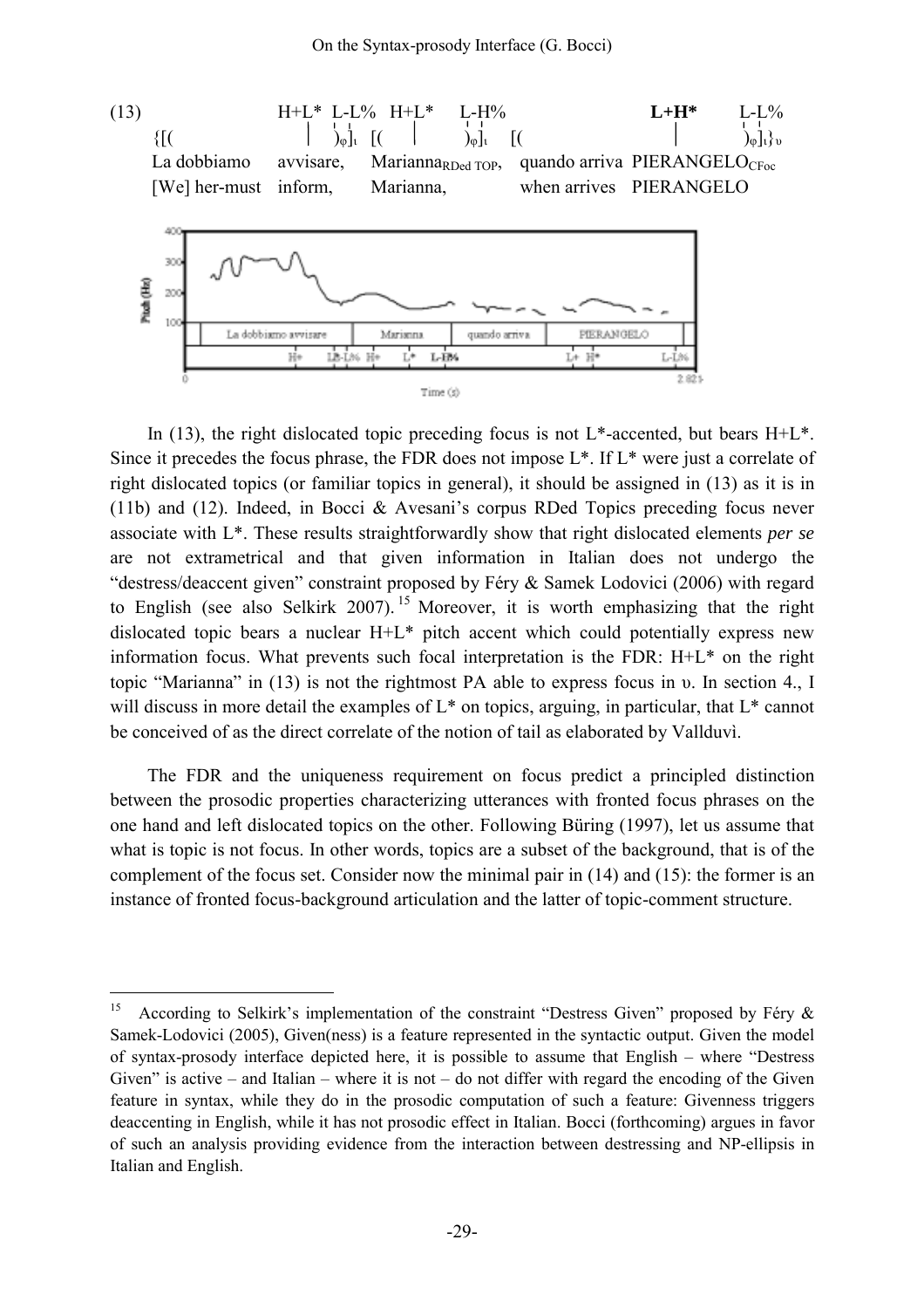

phrase within the Comment of ClLDed Topics (B. panel, 48 utterances ) and within the background of fronted CF (A. panel, 101 utterances) in read Tuscan Italian (from Bocci & Avesani 2005). Contours normalized on the duration of each syllable (25 sampling points per  $\sigma$ ).

In  $(14)$ , after the fronted contrastive focus phrase, only L<sup>\*</sup> can be assigned as required by the FDR. In (15), by contrast, the dislocated topics cannot trigger the L\*-association. Moreover, if what is topic is not focus, focus must be expressed in the comment of topic and, hence, the comment will bear a focal pitch accent. So, as argued by Bocci & Avesani (2005), the background of a fronted focus phrase is always  $L^*$ -accented, while the comment of topic must express a focal PA (unless a focus phrase precedes the topic-comment articulation as in (10)). In conclusion, it follows that the prosodic differences between sentences with left dislocated topics and left peripheral focus phrases are not restricted to the fronted phrase, but necessarily involve the prosodic structure of the whole sentence. This conclusion is supported by the findings in Bocci & Avesani (2005), which compare the intonational properties associated with the comment of left dislocated topics and the background of fronted focus phrases in minimal pairs analogous to (14)-(15). They observed that while what follows a fronted focus phrase is always realized as a flat and low contour (i.e. phonologically transcribed as L\*), the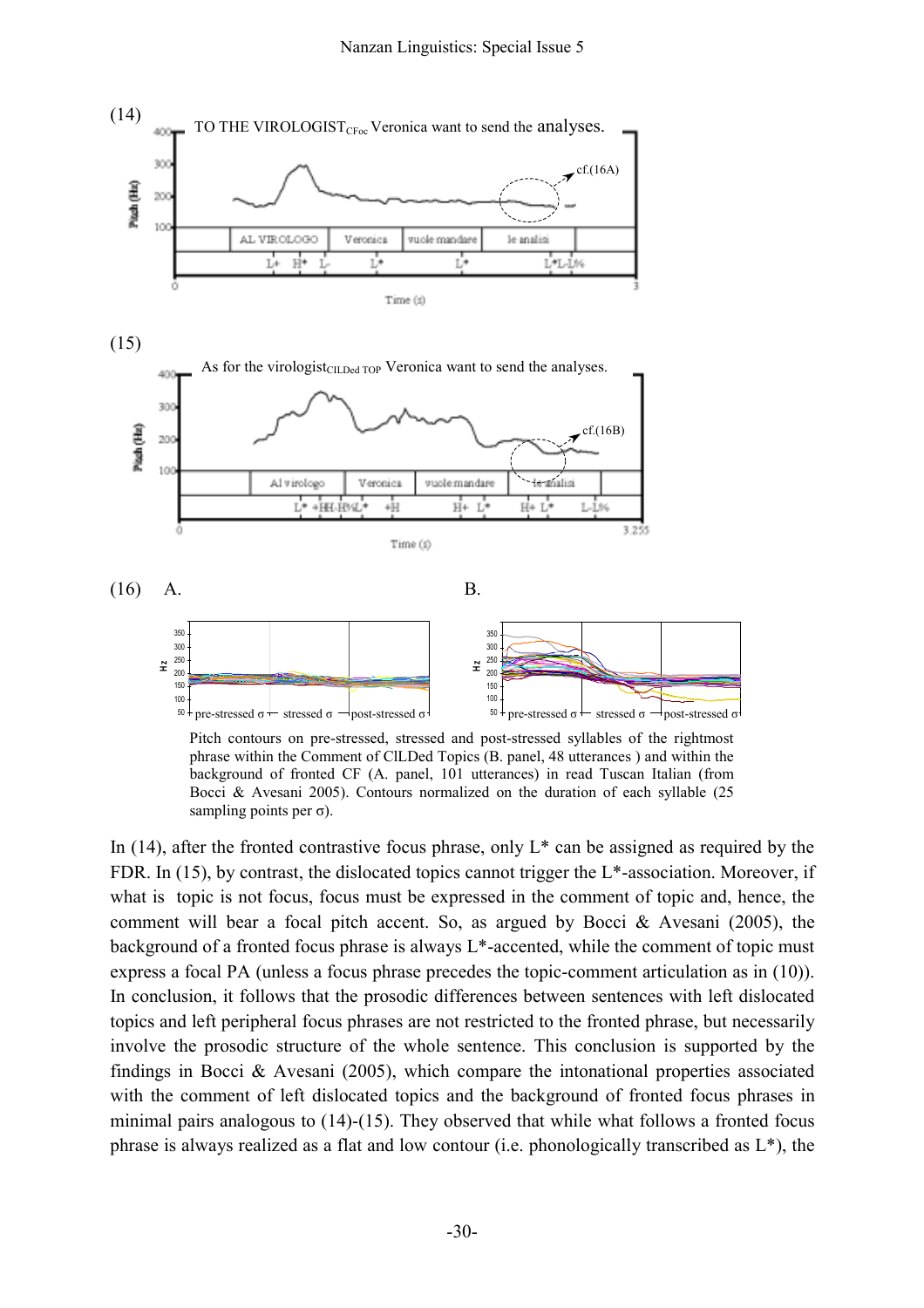comment of left dislocated Topics bears always a focal pitch accent (H+L\* in their corpus). See the pitch contours in ([16](#page-18-0)) from Bocci & Avesani (2005).<sup>16</sup>

### **.3. Focus and Prosodic Constituency in Italian 3**

 $\overline{a}$ 

According to Bocci & Avesani (2008)'s proposal, postfocal material is visible both to the metrical and intonational subcomponent: material in postfocal position is phrased, stressed and L\*-accented. Moreover, the main prominence in υ is consistently assigned to the focus phrase, independently of the position where focus surfaces.  $17$  If so, it is worthwhile considering how focus interacts with default mapping rules which assign prominences to the rightmost element in ι and υ. In approaches in which focus is encoded in syntax, it is plausible to assume that the focus feature triggers special feature-sensitive rules which ensure the alignment between focus and main prominence outranking the default rules.<sup>18</sup>

Frascarelli (2000) investigates the effects of focus on the metrical structure taking into account the application of prosodic rules such as *Raddoppiamento fonosintattico,* stress retraction and Tuscan "Gorgia" and proposes an articulated model. With regard to contrastive focus in the left periphery, she argues that left peripheral focus is phrased along with the verb in the same ι if they are adjacent. Conversely, if an element intervenes between the focus phrase and the verb (e.g. the subject), an intonational phrase boundary is inserted after focus. Revising Frascarelli's (2000) prosodic analysis, Szendröi (2001, 2002) proposes that in Italian any element occurring after focus is extrametrical in the sense that it is not included within the "core" ι. With respect to the prosodic constituency, cases of fronted focus, string-medial focus and sentence-final focus receive a uniform account: focus in any case occurs as the rightmost element within the "core" ι, which is the domain of assignment of the main prominence. In favor of her analysis, Szendröi claims that focus is systematically followed by an intonational phrase boundary. The same statement is also proposed by Samek-Lodovici (2006) who argues that any element following focus (regardless of the distinction between left peripheral and

<span id="page-18-0"></span><sup>&</sup>lt;sup>16</sup> From a quantitative point of view, the coefficient of variation (and the standard deviation) of the pitch contour on the pre-stressed, stressed and post-stressed syllables of the rightmost element of the utterances was significantly different between the comment of topic and the background of fronted focus: the application of Mann-Whitney test gives U=360, p>0,001 (from Bocci & Avesani 2005).

<span id="page-18-1"></span><sup>&</sup>lt;sup>17</sup> Note that this claim does not contradict *a priori* Truckenbrodt's (1995) Contrastive focus Prominence Rule (CFPR) which requires that the level of prominence assigned to the focus phrase is relative to the domain of the focus interpretation operator: within the scope of a focus interpretation operator, the corresponding F-marked constituent is the most metrically prominent. As Italian uniqueness of focus applies to the utterance (cf. Calabrese 1982), it is plausible to speculate that the focus operator is always interpreted in the left periphery of the root clause. If that were the case, the assignment of the main utterance prominence to the focus phrase would follow on from the CFPR in itself.

<span id="page-18-2"></span> $18$  Or, to put it in terms of the Optimality Theoretical model, there is top-ranked focus constraint requiring that focus bears the highest prominence with the relevant domain which is identified in υ in Italian (see Truckenbrodt 1995).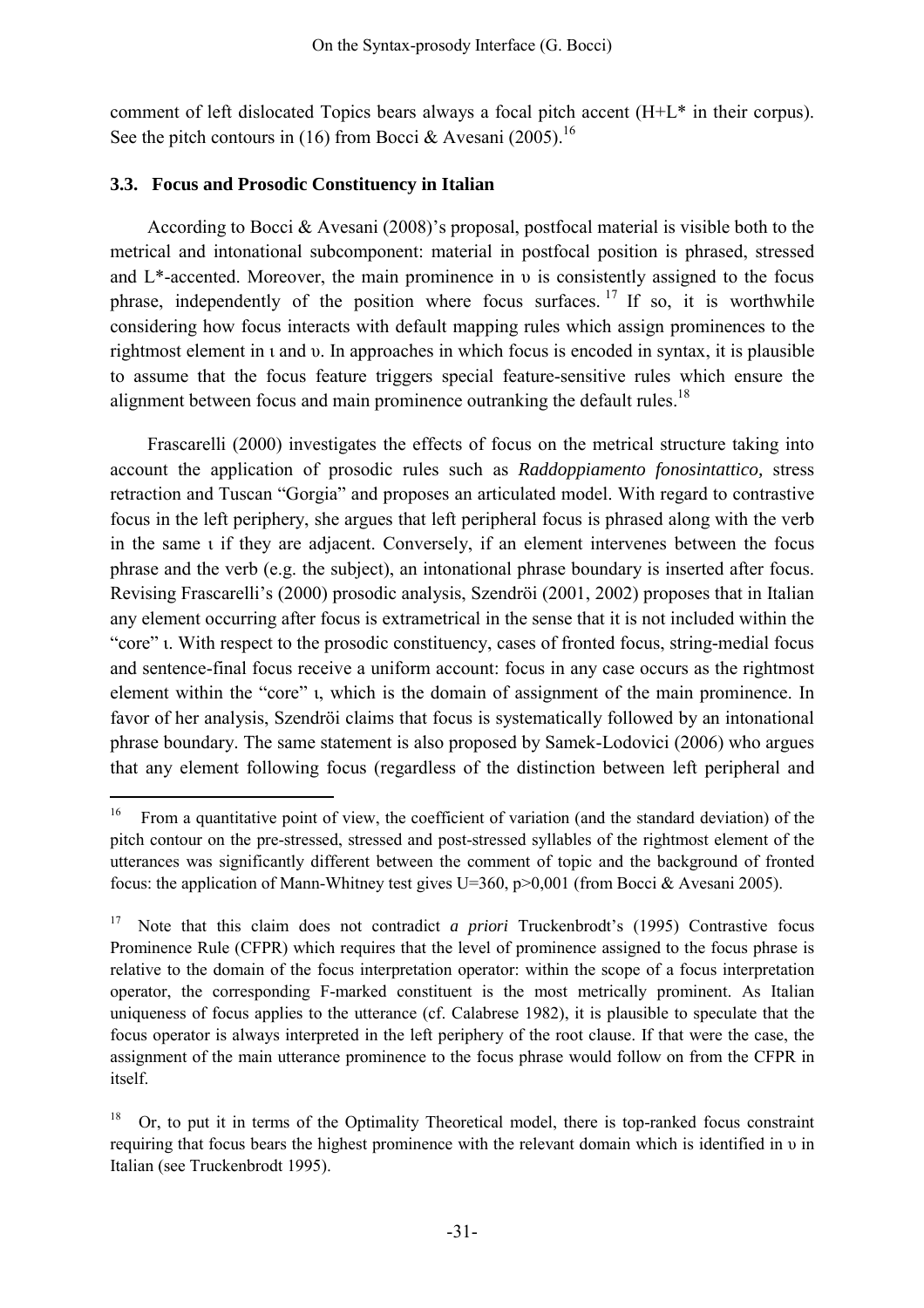string-medial) is always right-dislocated and cites as evidence the systematic occurrence of an intonational phrase boundary after focus. (17) illustrates the prosodic phrasing proposed by Szendröi (2001: 245) for cases of left-hand focus in Italian.

| (17) | 310       | $\int_{\Phi}$   $\int_{\Phi}$   $\int_{\Phi}$   $\int_{\Phi}$   $\int_{\Phi}$   $\int_{\Phi}$   $\int_{\Phi}$   $\int_{\Phi}$   $\int_{\Phi}$   $\int_{\Phi}$   $\int_{\Phi}$   $\int_{\Phi}$   $\int_{\Phi}$   $\int_{\Phi}$   $\int_{\Phi}$   $\int_{\Phi}$   $\int_{\Phi}$   $\int_{\Phi}$   $\int_{\Phi}$   $\int_{\Phi}$ | $\int_{\Omega}$ ( |             |                           |
|------|-----------|-------------------------------------------------------------------------------------------------------------------------------------------------------------------------------------------------------------------------------------------------------------------------------------------------------------------------------|-------------------|-------------|---------------------------|
|      | LA PIZZA  |                                                                                                                                                                                                                                                                                                                               | Pietro            | ha mangiato |                           |
|      | THE PIZZA |                                                                                                                                                                                                                                                                                                                               | Pietro            | has eaten   | (from Szendröi 2001: 245) |

Bocci & Avesani (2005) discuss the results of a case study on the metrical and intonational properties of utterances with left peripheral focus in Tuscan Italian. With regard to the metrical constituency, they analyzed and compared minimal pairs of sentences with broad focus and contrastive focus in the left periphery. The perceptual analysis indicated that a fronted focus phrase is phrased in the same ι along with the rest of the clause, independently of the adjacency with the main verb. This conclusion is fully supported by quantitative analyses on segmental durations, as well. Consider the minimal triplet in  $(18)$  (from Bocci  $\&$ Avesani 2005).

| (18) |    |                         |                 | $\int_{\phi}$ $\int_{\theta}$ |                                      |  |  |
|------|----|-------------------------|-----------------|-------------------------------|--------------------------------------|--|--|
|      | a. | Un urologo              | vuole sposare   | Veronica                      | (broad focus)                        |  |  |
|      |    | A urologist             | wants to marry  | Veronica                      |                                      |  |  |
|      |    | $\{[[$                  | $\int_{\Phi}$ ( |                               | $\int_{\phi}$ $\int_{l} \rbrace_{v}$ |  |  |
|      | b. | <b>UNVIROLOGOCF</b>     | vuole sposare   | Veronica                      |                                      |  |  |
|      |    | A VIROLOGIST            | wants to marry  | Veronica                      |                                      |  |  |
|      |    | $S(\text{ubject})_{CF}$ | $V(\text{erb})$ | O(bject)                      |                                      |  |  |
|      |    | {[(                     | $\int_{\Phi}$   |                               | $\int_{\phi}$ $\int_{\theta}$        |  |  |
|      |    | c. UNVIROLOGO $_{CF}$   | Veronica        | vuole sposare                 |                                      |  |  |
|      |    | A VIROLOGIST            | Veronica        | wants to marry                |                                      |  |  |
|      |    | $\rm O_{CF}$            | S               |                               |                                      |  |  |

Bocci & Avesani (2005) independently argue that in their corpus the preverbal subject in broad focus was systematically phrased into an independent φ, as sketched in (18a). Therefore, they reason that if initial focus were followed by an intonational phrase boundary, the material at the end of focus should undergo a lengthening process due to the ι-boundary occurrence and therefore be significantly longer than the corresponding material at the end of the subject in broad focus which is followed by a φ-boundary. This prediction was not born out. The final syllable and vowel of the focus phrase were not significantly longer than the corresponding elements at the end of a preverbal subject in broad focus, independently of the focus-verb adjacency.<sup>19</sup> Bocci & Avesani (2005) hence conclude that an utterance divided in

<span id="page-19-0"></span><sup>&</sup>lt;sup>19</sup> The comparison with ANOVA of the normalized length of syllables and vowels in pre-boundary position showed respectively  $F(1,69) = 0,274$  p=0,620 and  $F(1,69) = 0,274$  p=0,602 in case of adjacency with the verb and  $F(1,45)= 0,007$  p=0,9345 and  $F(1,45)= 0,525$  p=0,4723 in case of nonadjacency. I refer the reader to Bocci & Avesani 2005 for a detailed discussion of the analyses.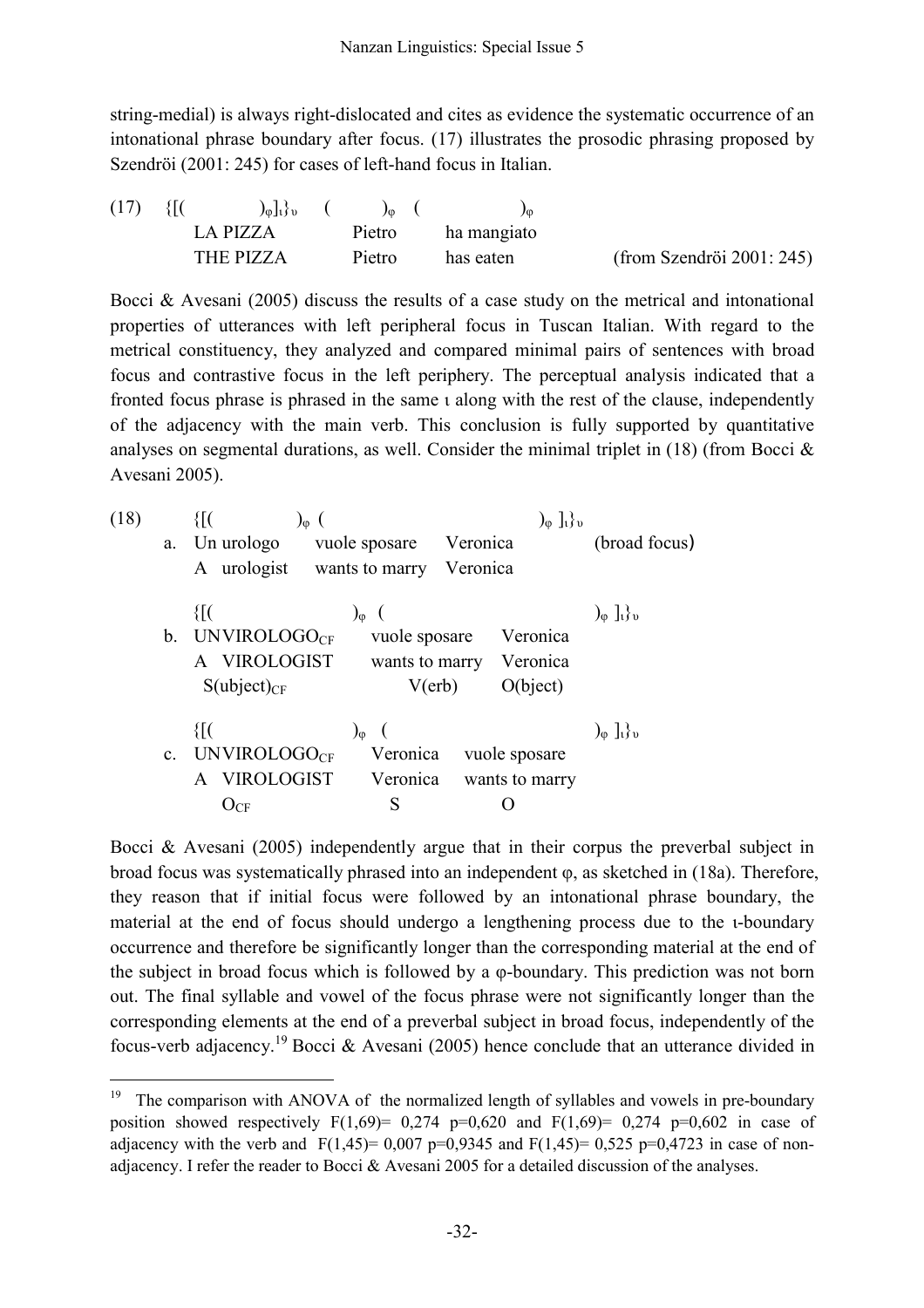left peripheral focus and background is phrased as sketched in (18b-c): the left peripheral focus phrase is not followed by an ι-boundary, but is mapped into a φ contained into the same ι with the rest of the clause. Since postfocal material is phrased and stressed, they conclude that prominence alignment with focus can lead to intonational phrases whose head is not assigned to the rightmost element. This prosodic structure is indeed what is observed in European Portuguese. Frota (2000) convincingly show that in European Portuguese preverbal focus phrases along with the rest of the clause form an intonational phrase whose metrical ιprominence is aligned to focus on the left-hand and followed by the φ-prominences associated with postfocal elements. Prominence alignment to focus can prevent the ι-prominence from being assigned to the rightmost element in ι.

Bocci  $\&$  Avesani's (2005) experimental results are admittedly weakened by the fact they tested only one speaker. However, the perceptual analyses of Bocci & Avesani's (2008) corpus point to the same conclusion. Furthermore, convergent evidence against the extametricality of postfocal elements is provided by the analysis of wh-main questions. As discussed in Bocci (forthcoming), D-linked wh-elements in main questions behave as focus phrases with regard to many prosodic properties in Italian.[20](#page-20-0) In unmarked questions, D-linked wh-elements call for the assignment of the main prominence and count as focus phrases for the FDR: they trigger L\*-association on whatever element follows. Consider the example in (19) taken from a subset of Bocci and Avesani's (2008) corpus discussed in Bocci (forthcoming).



 $\overline{a}$ 

The pitch contour in (19) straightforwardly shows that the wh-element is associated with a no metrical break occurs after the wh-phrase and postfocal material is clearly endowed with phrasal metrical prominences. All evidence points to the conclusion that nothing is H+L\* PA and after that the pitch contour is low and flat until the final question rise. Notably

<span id="page-20-0"></span> $20$  Modulo the role of the main verb, also non-D-linked wh-elements count as focus phrases with regard to the prominence assignment and the FDR. I refer the reader to Bocci (forthcoming) for a discussion of the prosody of wh main question in Italian.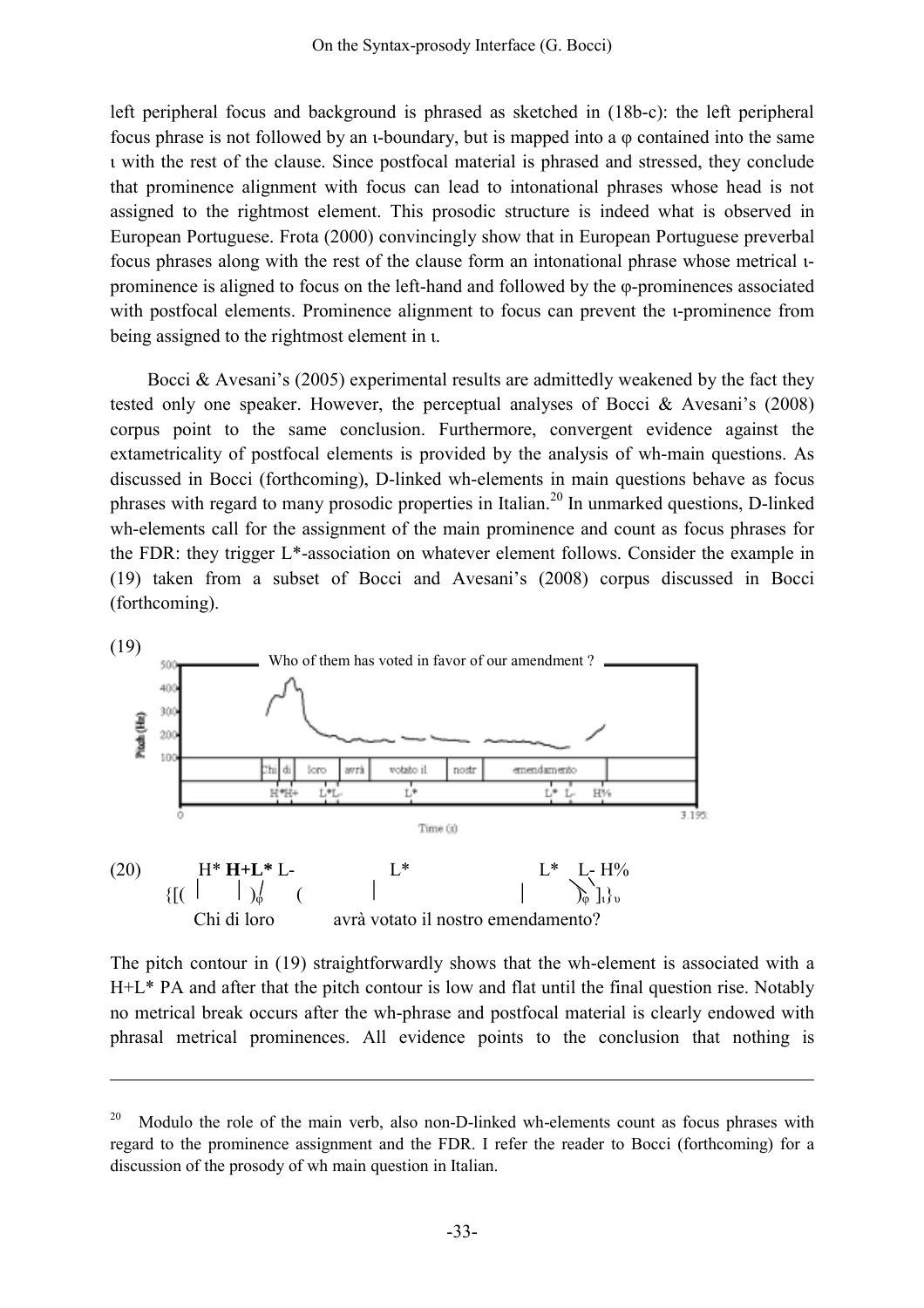extrametrical in (19), but rather that the entire utterance is phrased into a unique intonational phrase in which the main prominence is assigned to the focus phrase violating the unmarked prominence assignment to the rightmost element. In other words, the prosodic constituency of wh-questions as (19) fully parallels the one of declarative utterances with left peripheral focus (18b-c). Notably, however, the examples of wh-questions tell us something more about the prosodic constituency with respect to focus in declaratives. Building on Frascarelli (2000), Szendröi (2001) proposes that material following focus (and the main prominence) is extrametrical in the sense that it is not projected and included within a ι-constituent as sketched in (17). In wh-questions, nevertheless, we can observe the typical question rise at the end of the sentence: this means that there must be a high H% boundary tone assigned to a final intonational phrase boundary, as sketched in  $(20)^{21}$  Indeed all evidence points to the conclusion that Italian allows marked prosodic structures as (24b-c) and (26), where the main prominence within ι is assigned to focus rather than to the rightmost φ-prominence.

## **3.4. Summary**

 $\overline{a}$ 

Summing up this brief review of Bocci & Avesani's (2008) proposal, postfocal material in Tuscan Italian is not invisible to prosody. It is phrased, stressed and intonationally marked with a special PA:  $L^*$ . In Tuscan Italian,  $L^*$  is inserted neither as a correlate of Givenness or D-linking nor as a correlate of the background (nor of the tail, as discussed in section 4.). By contrast, L\* is inserted just as a special marker exploited to define the right-side of the focus phrase by marking postfocal material as non-focal. They propose that the distribution of L\* is ruled by a focus defining rule which identifies the focal pitch accent – the PA from which the focus projection must be computed and which defines the focus type – as the rightmost PA able to express focus, where  $L^*$  in Tuscan Italian is unable to express focus. In this way, apparent differences across Romance languages on the intonational properties of postfocal material are traced back to a difference in the intonational inventory: in European Portuguese (Frota 2000), for instance, postfocal prominences associate with !H+L\*, while Tuscan Italian exploits L\* to mark them. As Italian allows just one focus per utterance (Calabrese 1982, Belletti 2004a, Bocci 2004), Bocci & Avesani argue that the focus defining rule applies at the utterance level, so that whatever element occurring after focus must associate with L\*. The

 $H%$  H%  $H%$ 

(i) [Shouldn't we discuss this  $\vert_1$  the two of us  $\vert_1$  (adapted from Gussenhoven 2004: 291)

<span id="page-21-0"></span><sup>&</sup>lt;sup>21</sup> At first glance, an alternative account could be proposed adapting to Italian Gussenhoven's (2004: 291) analysis of prosodic encliticized intonational phrases, which is somehow reminiscent of Szendröi's account in (23). Gussenhoven proposes that question tags in English are extraposed and enclitized on preceding is as sketched in (i). Such enclitic elements can receive a boundary tone, but just as the result of a tone-copy process from the preceding ι-boudary.

The pitch contour of (24) straightforwardly shows that Gussenhoven's analysis cannot be extended to Italian questions. In Italian, indeed, there is no ι-boundary after the main prominence assigned to the wh-element and, above all, there is not H% boundary tone after the main prominence to be copied at the end of the clause.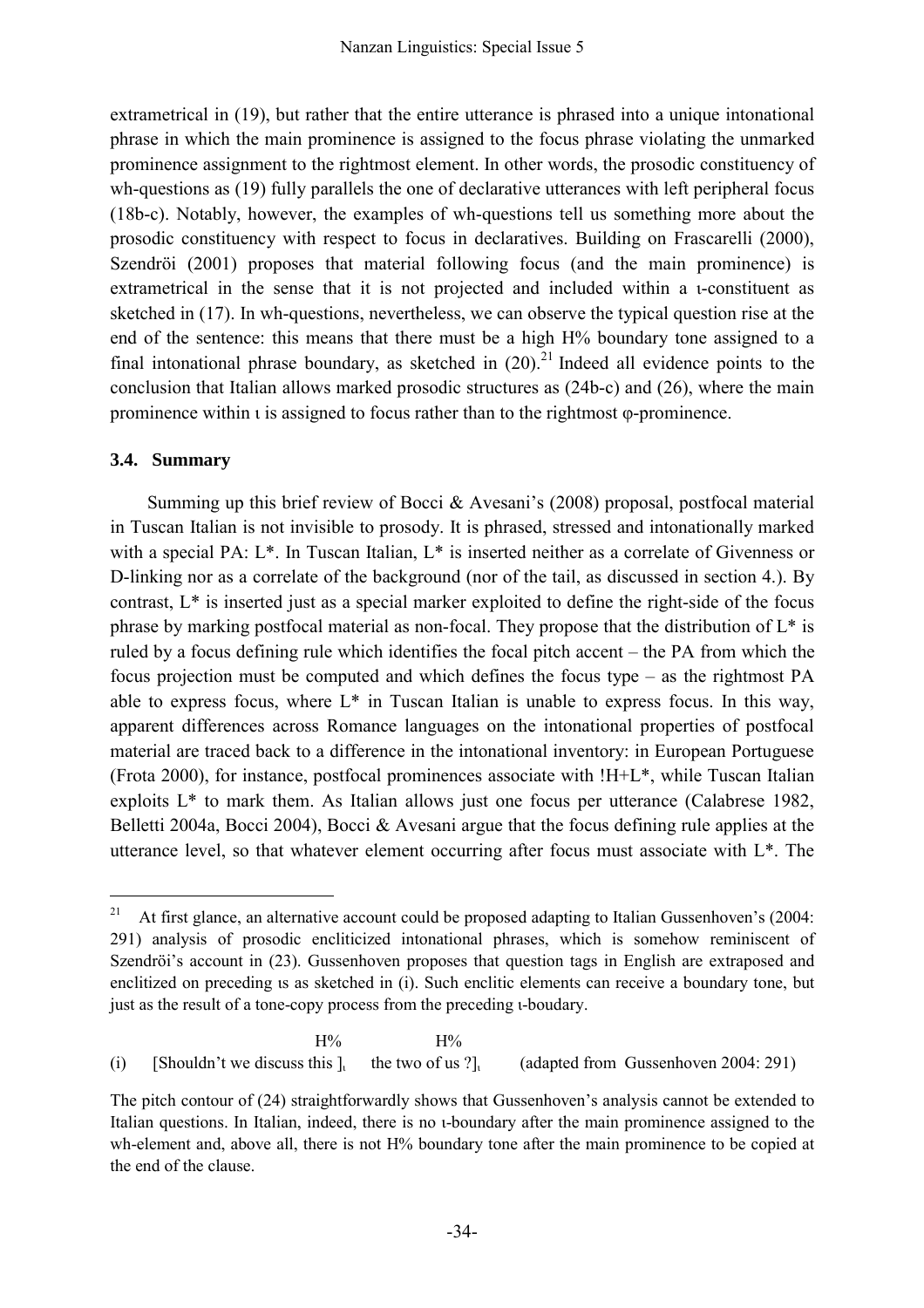FDR indeed outranks any other PA association rule and an element occurring in post focal position, even if it is endowed with a discourse feature which calls for a specific PA association, must comply with the FDR by associating with L\*. Since L\*-insertion is driven by focus, Bocci & Avesani conclude that PA association is not only locally driven, but it is also ruled by structural requirements on the intonational representation.

## **4. On the (Non-)isomorphism between the Intonational Representation and the Syntactic and Informational Structure**

Let us now explore some implication of Bocci  $\&$  Avesani's proposals. If their analysis of the  $L^*$ -insertion is correct, it follows that the intonational structure cannot be isomorphic either to the syntactic representation or to the information structure. As previously discussed, right dislocated topics, for instance, are L\*-accented if and only if they lineally follow the focus phrase, although their interpretative and syntactic properties are consistent and independent of the linear position in which focus surfaces. That there is not isomorphism between prosodic and syntactic constituency is indeed a current assumption in the prosodic phonology literature (Nespor & Vogel 1986, a.o.). By contrast, intonational structure and informational/pragmatic properties are currently assumed to be isomorphic. According to the model put forth by Hirschberg & Pierrehumbert (1990), for instance, PA association is a strictly local mechanism, exclusively driven by the informational properties of the element which a PA is associated with. Since an element endowed with a certain pragmatic property always surfaces with the PA corresponding to that property, the intonational representation in their model is isomorphic to the pragmatic/informational properties. By contrast, Bocci & Avesani's proposal leads to the opposite conclusion: L\* in Italian is not inserted as a correlate of any informational property, but rather its association is non-locally triggered by focus and overrides any other PA association, even if called for by a discourse feature.

between intonational representations and syntactic and informational representations is neither an unwelcome or unexpected conclusion. The phonological computation is in fact However, to the extent to which intonation is part of phonology, non-isomorphism intrinsically different than the computation from the numeration to LF. As Chomsky (1995: 229) emphasizes, the Inclusiveness Condition applies to the latter, but not to the former.

phonology and, therefore, intonation. Let us assume, in compliance with the T-model of grammar, that at Spell-Out syntax hands over at to phonology representations in which all the As Chomsky points out, it is not plausible to have minimalist expectations with regard to relevant properties are explicitly contained. After Spell-Out, features in input to the morphophonological component undergo the rules intrinsic to that component, in which the Inclusiveness Condition does not apply. Given these assumptions, non-isomorphism of intonation is expected to the extent to which intonation is part of the morpho-phonological component. In principle, a certain element (e.g. a CILDed Topic) can be endowed with a discourse feature which can be interpreted by the morpho-phonologic component by means of certain prosodic properties, such as a specific PA, for instance. However, the morpho-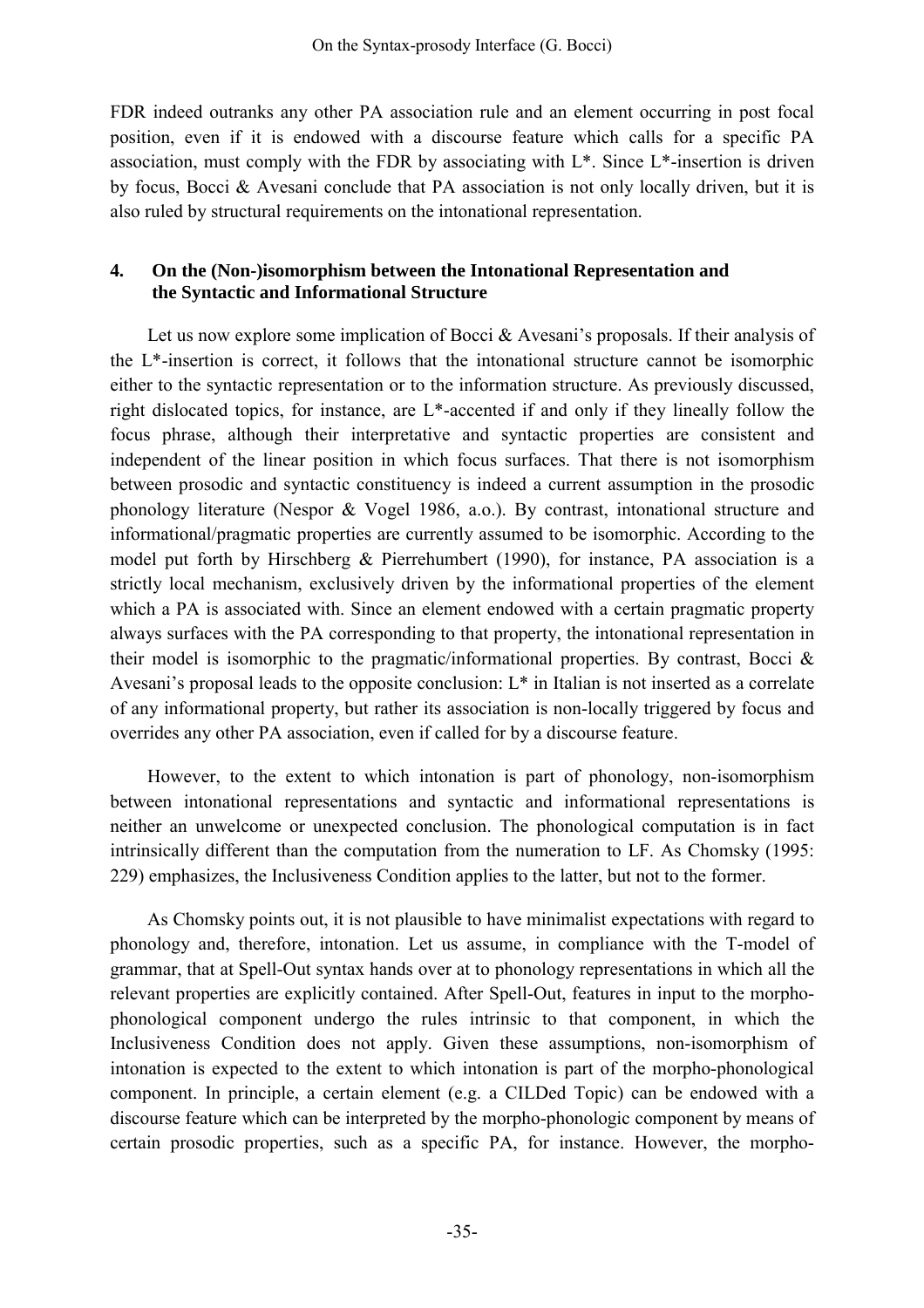phonological system can prevent such a PA from surfacing because of its position in the prosodic structure and imposes a different PA (i.e. L\*) on that element. Metaphorically, L\* association in Italian can be viewed as a phonological dissimilation or a final devoicing rule: an element present in the input cannot surface by virtue of its position in the phonological structure.

and informational structure is a conclusion partially independent of the account for  $L^*$ association proposed by Bocci end Avesani. As briefly discussed above, they show that in pairs of utterances with *in situ* and *ex situ* focus, the focus phrase bears the same PA, while It is worthwhile observing that the claim that intonation is not isomorphic to the syntactic the rest of the clause is characterized by radically different intonational properties between the two cases. Since they assume that focus *in situ* and focus *ex situ* share the focus-background structure, the association of L\* observed in the latter case is traced back to the FDR, rather than to a special interpretative property characterizing postfocal material. Therefore, the difference in intonational properties associated with the background in case of focus *in situ* and focus *ex situ* constitutes an example of non-isomorphism between intonation, on the one hand, and syntax and informational structure on the other.

Belletti (2004a). Belletti (2004a), in particular, proposes that contrastive focus always moves overtly to the left periphery. When the focus phrase appears to be *in situ*, an additional Nevertheless, a different approach could be pursued building on Kayne (1998) and movement of the remnant IP to a higher projection such as TopicP or GroundP applies, so that the basic word order is superficially reestablished.<sup>22</sup> An analysis of (21) along these lines is sketched in (22).

|            |                 | (21) Le mie sorelle hanno presentato MARINELLA <sub>CFoc</sub> a Michelangelo |  |  |
|------------|-----------------|-------------------------------------------------------------------------------|--|--|
| My sisters | have introduced | $MARINELLA_{CFoc}$ to Michelangelo                                            |  |  |

<span id="page-23-0"></span><sup>&</sup>lt;sup>22</sup> Belletti (2004) originally proposes that the remnant constituent moves to a topic projection higher than focusP. However, a prosodic argument suggests that the target projection is GroundP. According to Bocci & Avesani (2005) and Bocci (forthcoming), focus projection results in the last analysis from the fact that prosody marks asymmetrically the focus phrase defining only its right-hand side (see also fn. 12). Consider now that left peripheral topics are generally phrased into independent intonational phrases as discussed by Gili Fivela (1999) and Frascarelli (2000). If the remnant movement targeted TopP, it would be phrased into an intonational phrase and its right-hand side would be marked by a ιboundary. As a consequence, the left-hand side of the focus element would be signaled by the righthand prosodic boundary of the remnant phrase. However, this cannot be the case since it would prevent the focus projection. A plausible solution is to assume that the target position is GroundP which would be not mandatorily phrased into an independent intonational phrase.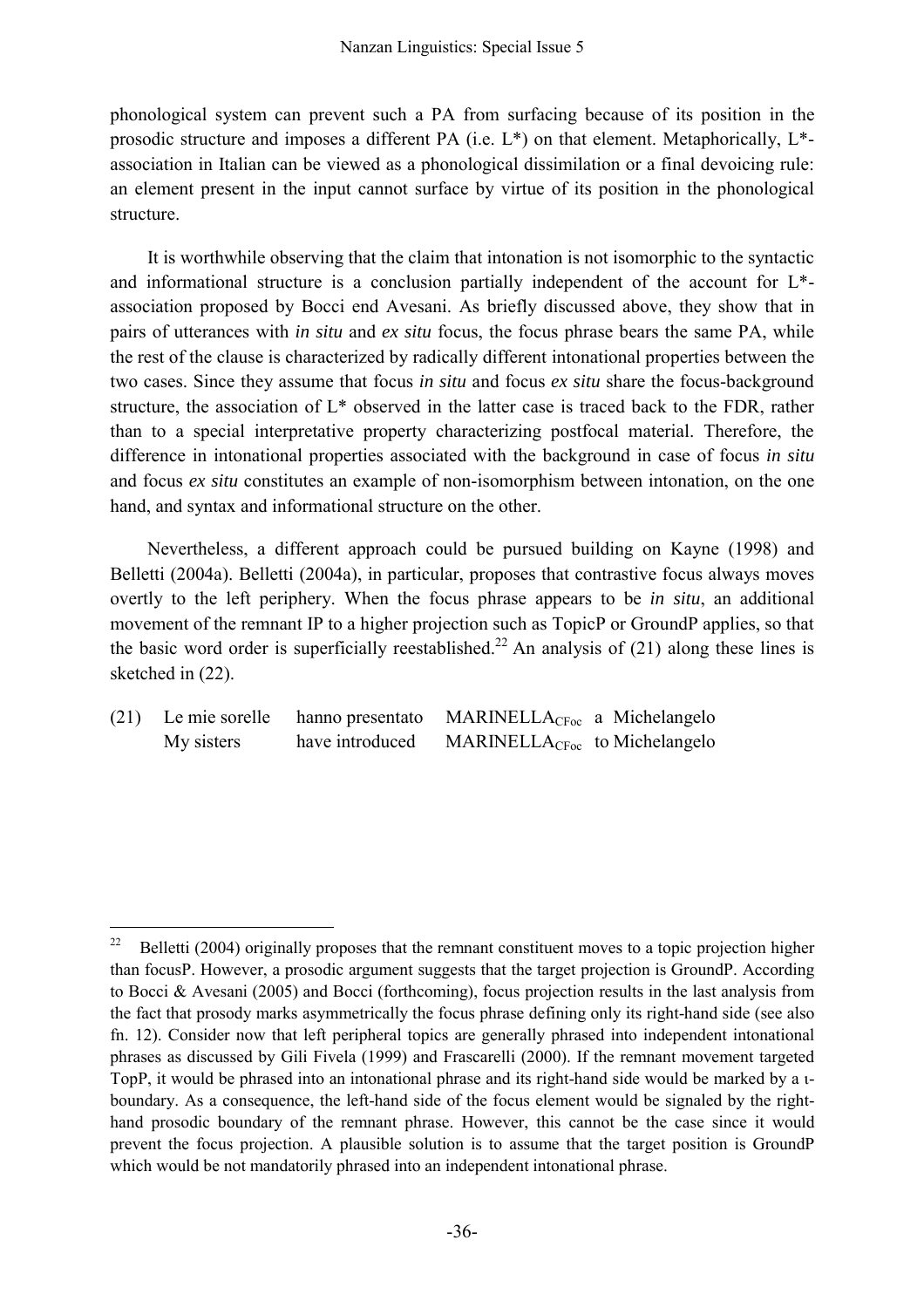## $(22)$  S V OCF<sub>oc</sub> PP

 $\overline{a}$ 



Given Belletti's proposal, it would be possible to conclude that the L\*-association and consequently the FDR directly result from the syntactic configuration: L\* exhaustively associates with any element in the domain of the focus head. Modulo a different focus feature, the same mechanism could be extended to the low new informational focus projection proposed by Belletti in the low area of IP. Note, however, that this approach, although elegant and independently possible, does not guarantee in itself full isomorphism between intonation and syntactic and informational structure. Consider once again a case in which RDed Topics follow/precede focus such as (12) and (13), repeated below as (23) and (24).

| (23) | {[(                                      | $H^*$ | $L+H^*$              | $L-L\%$<br>$)_{\varphi}]_{\iota}$ |                                |                       | $L^*$ L-L%<br>$\int_{0}$ <sub>u</sub> | $L^*$                                                   | $L-L\%$<br>$\int_{\phi}$ <sub>1</sub> , $\int_{\theta}$ |
|------|------------------------------------------|-------|----------------------|-----------------------------------|--------------------------------|-----------------------|---------------------------------------|---------------------------------------------------------|---------------------------------------------------------|
|      | Quando arriva PIERANGELO <sub>CFoc</sub> |       |                      |                                   |                                | la dobbiamo avvisare, |                                       | Marianna <sub>RDed TOP</sub>                            |                                                         |
|      | When                                     |       | arrives PIERANGELO   |                                   |                                | [we] her-must inform, |                                       | Marianna                                                |                                                         |
| (24) | {[(                                      |       | $H+L^*$ L-L% $H+L^*$ |                                   | $L-H%$<br>)օ]ւ                 |                       |                                       | $L+H^*$                                                 | $L-L\%$<br>$\int_{\phi}$ ] <sub>1</sub> } <sub>1</sub>  |
|      | La dobbiamo<br>[We] her-must             |       | avvisare,<br>inform, | Marianna,                         | Marianna <sub>RDed TOP</sub> , | quando<br>when        |                                       | arriva PIERANGELO <sub>CFoc</sub><br>arrives PIERANGELO |                                                         |

Adopting Belletti's proposal, it follows that "Marianna" must associate with L\* by virtue of being within the domain of Foc° in (23), while it cannot in (24) because it is embedded within the remnant IP moved over Foc $P<sup>23</sup>$  $P<sup>23</sup>$  $P<sup>23</sup>$  Nevertheless, in both cases, the RDed topic "Marianna"

<span id="page-24-0"></span><sup>&</sup>lt;sup>23</sup> Note that in contrast to focus, topics are recursive in Italian, at least in the sense that a topic can be nested within another topic. Moreover, it is independently arguable that an inflected clause can be a syntactic topic in Italian. Consider for instance (i). In (i), the object clause is a clitic left dislocated topic as shown by the obligatory occurrence of the clitic pronoun, and it contains another ClLD topic: "Maria". See also fn. 24.

<sup>(</sup>i) Che Maria (la)\* hanno premiata ieri, me (lo)\* ha detto Luca That Maria<sub>Top</sub> [they] (her -)\* rewarded yesterday, *pro* to me (it-)\* has told Luca 'Luca has told me that they awarded Maria yesterday.'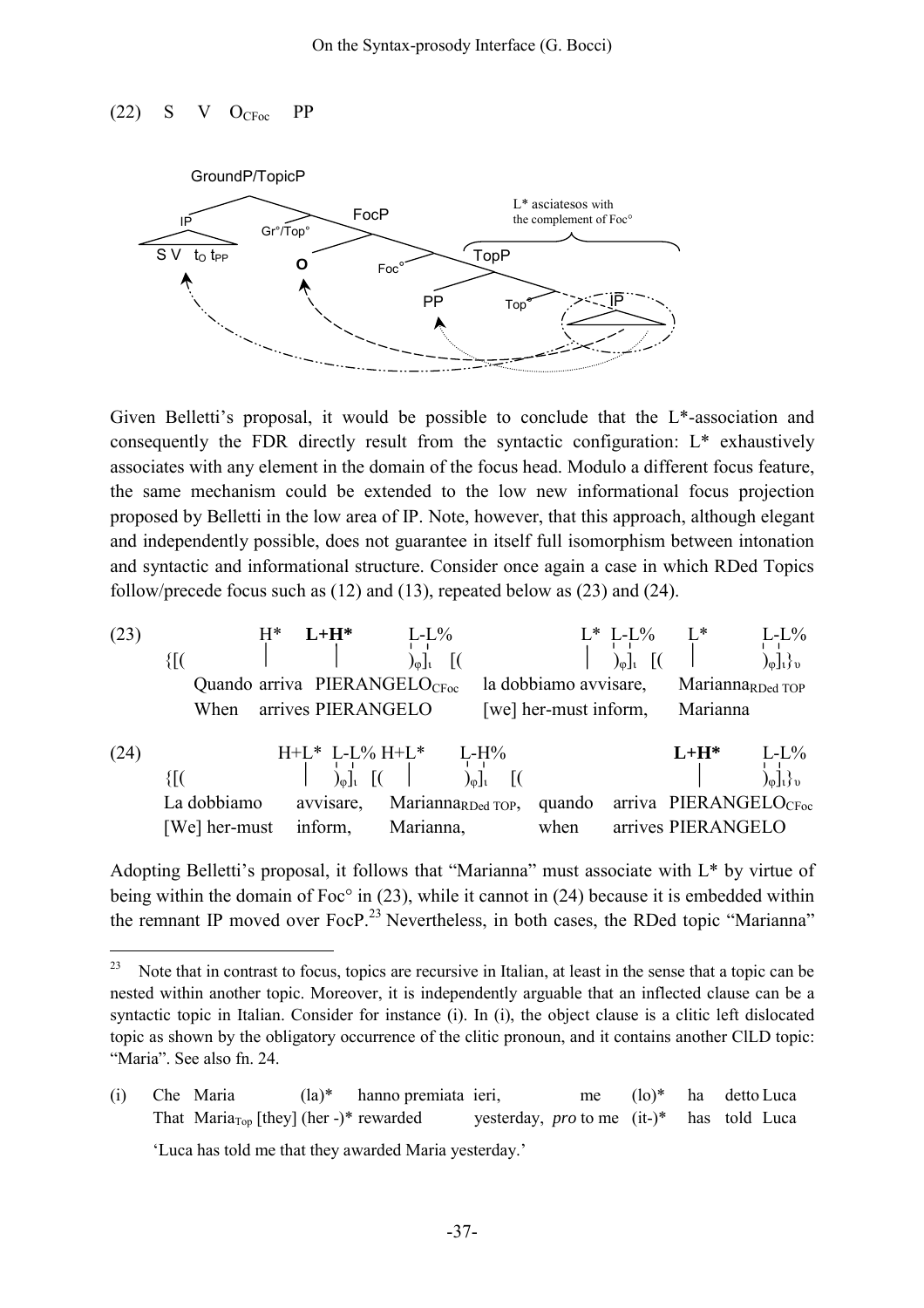occupies the same criterial position within the main clause and is indeed characterized by the same informational properties: it can be interpreted neither as an instance of aboutness topic nor of contrastive topic, but just as a tail in the sense of Vallduvì (1992). Consequently, even though adopting Belletti's proposal can lead to a reformulation of the L\*-association mechanism in terms of syntactic configuration, it is independently a valid conclusion that intonation is not isomorphic to the syntactic and informational structure.<sup>[24](#page-25-0)</sup>

 Finally, examples such as (23) and (24) also lead us to conclude that intonation cannot be isomorphic to informational properties, even if we assume the division of the (back)ground into the categories of link and tail as proposed by Vallduvì (1992). According to Vallduvì, right dislocation (right detachment, in his terminology) is to be conceived of as a device to mark the tail and to remove non-focal information from the core clause. Moreover, Vallduvì notices that right dislocated topics are characterized by a flat contour (which Bocci & Avesani would transcribe with L\* in Tuscan Italian). However, right dislocated topics in Italian are not in principle restricted to occur in postfocal contexts so that they can either precede or follow focus. In this respect, right dislocation seems to be a mechanism independent of focus (see Bocci forthcoming). In (23), the right dislocated topic "Marianna" must be interpreted as a tail as it must in  $(24)$ , in which it linearly precedes focus.<sup>25</sup> However, while "Marianna" counts as

 $\overline{a}$ 

<span id="page-25-1"></span><sup>&</sup>lt;sup>25</sup> The examples (i) and (ii) further exemplify the uniformity of the properties of the right dislocation regardless of the focus position. In the example in (i), a right dislocated topic precedes focus and cannot be L\*-accented. The example in (iib) shows that such right dislocated topic can only count as tail and not as a link (e.g. contrastive topic), unlike a clitic left dislocated topic (cf. (iic)).

| (i)  | a. | A: Ma perché gli hanno presentato Marina?<br>why to him-have [they] introduced Marina                                                                                                                                                          |  |  |  |  |  |  |
|------|----|------------------------------------------------------------------------------------------------------------------------------------------------------------------------------------------------------------------------------------------------|--|--|--|--|--|--|
|      | b. | B: Beh, gliel'hanno<br>presentata,<br>Marina <sub>RDed Top</sub> ,<br>oh, well, [they] to-him her-have introduced, Marina<br>perché Leo ha insistito.<br>because Leo has insisted                                                              |  |  |  |  |  |  |
|      |    | 'Oh well, they have introduced Marina to him, because Leo insisted.'                                                                                                                                                                           |  |  |  |  |  |  |
| (ii) | a. | A: Ma perché gli hanno presentato Marina?<br>Why to him-have [they] introduced Marina                                                                                                                                                          |  |  |  |  |  |  |
|      | b. | $B:$ $#Beh$ ,<br>gliel'hanno<br>presentata, Veronica <sub>RDed Top</sub> ,<br>oh well, [they] to-him her-have introduced Veronica,<br>perché Leo ha insistito. Per quanto riguarda Marina invece<br>because Leo has insisted. As for<br>Marina |  |  |  |  |  |  |

 'Oh well, they have introduced Veronica to him, because Leo insisted. As for Marina…'

<span id="page-25-0"></span><sup>&</sup>lt;sup>24</sup> Assuming that prosody is not recursive (Selkirk 1984, Nespor & Vogel 1986), it is plausible to argue that there cannot be a bijective relation between prosodic and informational structures, to the extent to which informational structures allow recursion and nested configurations as syntax (cf. fn. 23).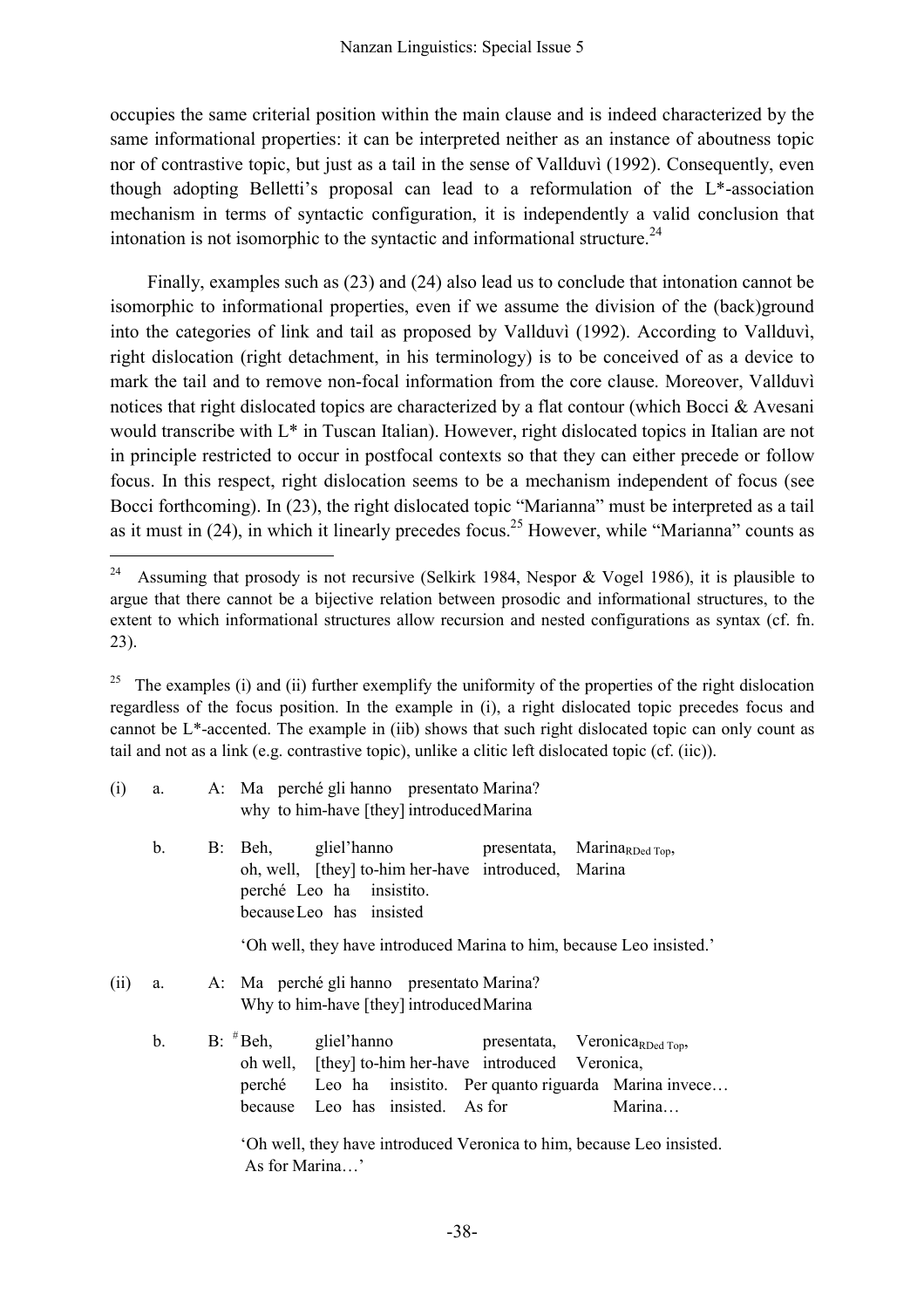a tail in both cases, it associates with L\* only if it follows focus, as prescribed by the FDR. As a consequence, L\* cannot be the prosodic correlate of the notion of tail, leading to conclude that there is not a direct isomorphism between informational and intonational properties.

### **5. Conclusions**

 $\overline{a}$ 

 In this paper, I have discussed some properties of the prosodic system of Italian and some aspects of the syntax-prosody interface. Building on the cartographic approach, I have sketched a model in which prosody reads the relevant information off the syntactic representation, as required by the T-model of grammar. In such a view, mapping rules are sensitive both to the X-bar relations, as generally assumed (Selkirk 1984, 1995, Nespor & Vogel 1986), and to discourse-features syntactically encoded.

 Evidence in favor of the existence of mapping rules sensitive to discourse features is provided by the intonational distinction between contrastive and new information focus shown by Avesani & Vayra (2003). Moreover, such distinction, which parallels the syntactic (positional) differences between types of focus (Belletti 2004a), leads to conclude that the notion of focus cannot be replaced by and derived from either Schwarzschild's (1999) notion of Givenness, as proposed by Bader (2001), or the notion of Presupposition, as argued for by Sauerland (2005).

 Following Bocci & Avesani (2005, 2008), I have argued that postfocal material in Italian is not extrametrical, but fully prosodically represented: it is phrased, stressed and intonationally specified. I have argued that the occurrence of focus in non-final positions leads to intonational phrases (and utterances) whose metrical heads are not assigned to the rightmost element. I have thus proposed that the occurrence of a focus feature can trigger marked feature-sensitive rules which ensure the alignment between focus and the main prominence, outranking the default metrical rules.

Building on Bocci & Avesani (2008), I have argued that in Tuscan Italian the occurrence of focus forces prosody to associate L\* to any element occurring after focus, overriding any other possible PA-association. L\* in Tuscan Italian is not the prosodic correlate of any informational/pragmatic property (such as Schwartzchild's Givenness or (back)ground), but is uniquely inserted in the prosodic structure as a special marker to define the right-hand side of the focus phrase. L\*-association in Tuscan Italian is ruled by the Focus Defining Rule which requires that the focal pitch accent is the rightmost accent able to convey focus, where L\* is unable to express focus. Modulo the pitch accent inventory, this analysis allows to unify the analysis of the prosodic properties of postfocal material across romance languages (Frota 2000, Grice et al. 2005). As Italian allows only one focus phrase per utterance, the domain of

| $c_{\cdot}$ |                                  | B: Beh, Veronica <sub>CILDed Top</sub> gliel'ho |  |                                                            | presentata, |
|-------------|----------------------------------|-------------------------------------------------|--|------------------------------------------------------------|-------------|
|             |                                  |                                                 |  | Oh, well, Veronica, [I] to-him her have introduced,        |             |
|             |                                  |                                                 |  | perché Leo ha insistito. Per quanto riguarda Marina invece |             |
|             | because Leo has insisted. As for |                                                 |  |                                                            | Marina      |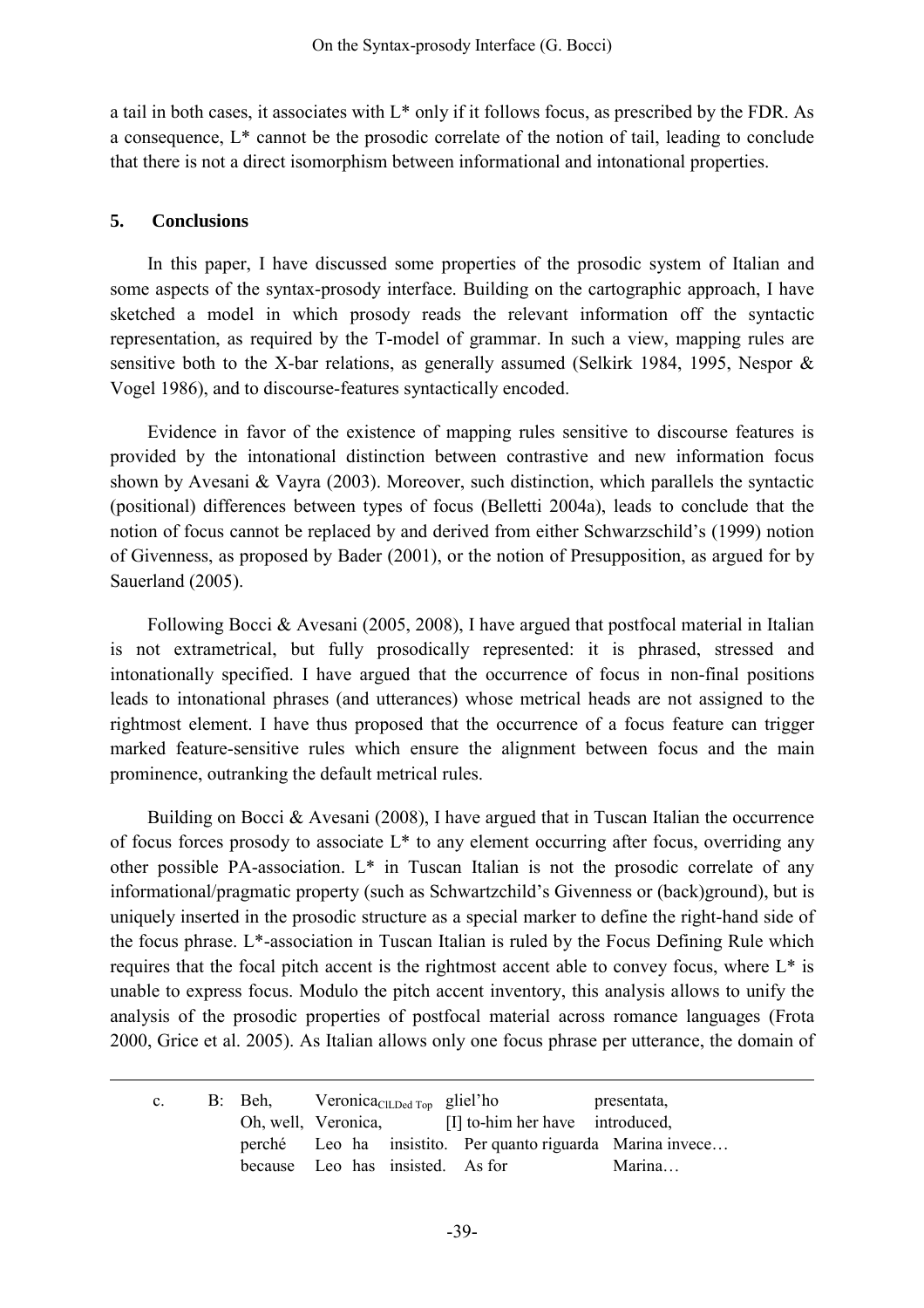application of the FDR is shown to be the utterance itself. Given the FDR, it follows a principled distinction between the intonational properties of sentences with fronted focus phrases and left dislocated topics: fronted focus phrases trigger L\*-association on the remnant IP, i.e. the Presupposition/background, while topics cannot.

According to Bocci & Avesani's analysis,  $L^*$  in Tuscan Italian is inserted in the prosodic structure just to comply with the FDR, that is a structural requirement on the prosodic representation. Even if an element is endowed with a discourse feature potentially calling for a specific pitch accent (PA), the FDR imposes  $L^*$  on postfocal contexts overriding any other possible PA-association. From this analysis, it thus follows that PA-selection is not uniquely driven by the discourse properties of the element which the PA associates with, nor can be a strictly local mechanism, as proposed by Pierrehumbert and Hirschberg (1990).

 Building on Bocci & Avesani's (2008) proposals, I have argued that as PA-association must comply with structural requirement intrinsic to the prosodic representation, the prosodic structure is isomorphic neither to the syntactic structure, nor to informational one. Although assuming that focus always associates overly (Kayne 1998, Belletti 2004a) can lead to reformulation of the domain of the L\*-association in terms of syntactic configuration, such a reformulation does not guarantee the isomorphism with respect to the syntactic structure. Analogously, I have shown that the domain of the L\*-association does not coincide with informational properties of tails in the sense of Vallduvì (1992). Although lack of isomorphism between intonational properties and the syntactic and informational structure could *prima facie* appear an unwelcome conclusion, such a conclusion is expected to the extent to which intonation is part of the morpho-phonological component.

#### **References**

- Aboh, E. O. (2004) *The Morphosyntax of Complement-Head Sequences: Clause Structure and Word Order Patterns in Kwa*, Oxford University Press, New York.
- Aboh, E. O. (2007) "Information Structuring Begins with the Numeration," unpublished ms., Amsterdam University.
- Antinucci, F. and G. Cinque (1977) "Sull'ordine delle Parole in Italiano: L'emarginazione," *Studi di Grammatica Italiana* 6, 121-146.
- Avesani, C. and M. Vayra (2003) "Broad, Narrow and Contrastive Focus in Florentine Italian," *Proceedings of the 15th International Congress of Phonetic Science*, 1803-1806.
- Bader, C. (2001) *Givenness, Focus, and Prosody*, Ph.D. dissertation, MIT.
- Belletti, A. (2004) *Structures and Beyond: The Cartography of Syntactic Structures*, Oxford University Press, New York.
- Belletti, A. (2004a) "Aspects of the Low IP Area," in L. Rizzi, ed., *The Structure of IP and CP: The Cartography of Syntactic Structures*, Oxford University Press, New York, 16-51.
- Benincà, P and C. Poletto (2004) "Topic, Focus and V2: Defining the CP Sublayers," in L. Rizzi, ed., *The Structure of IP and CP: The Cartography of Syntactic Structures*, Oxford University Press, New York, 52-75.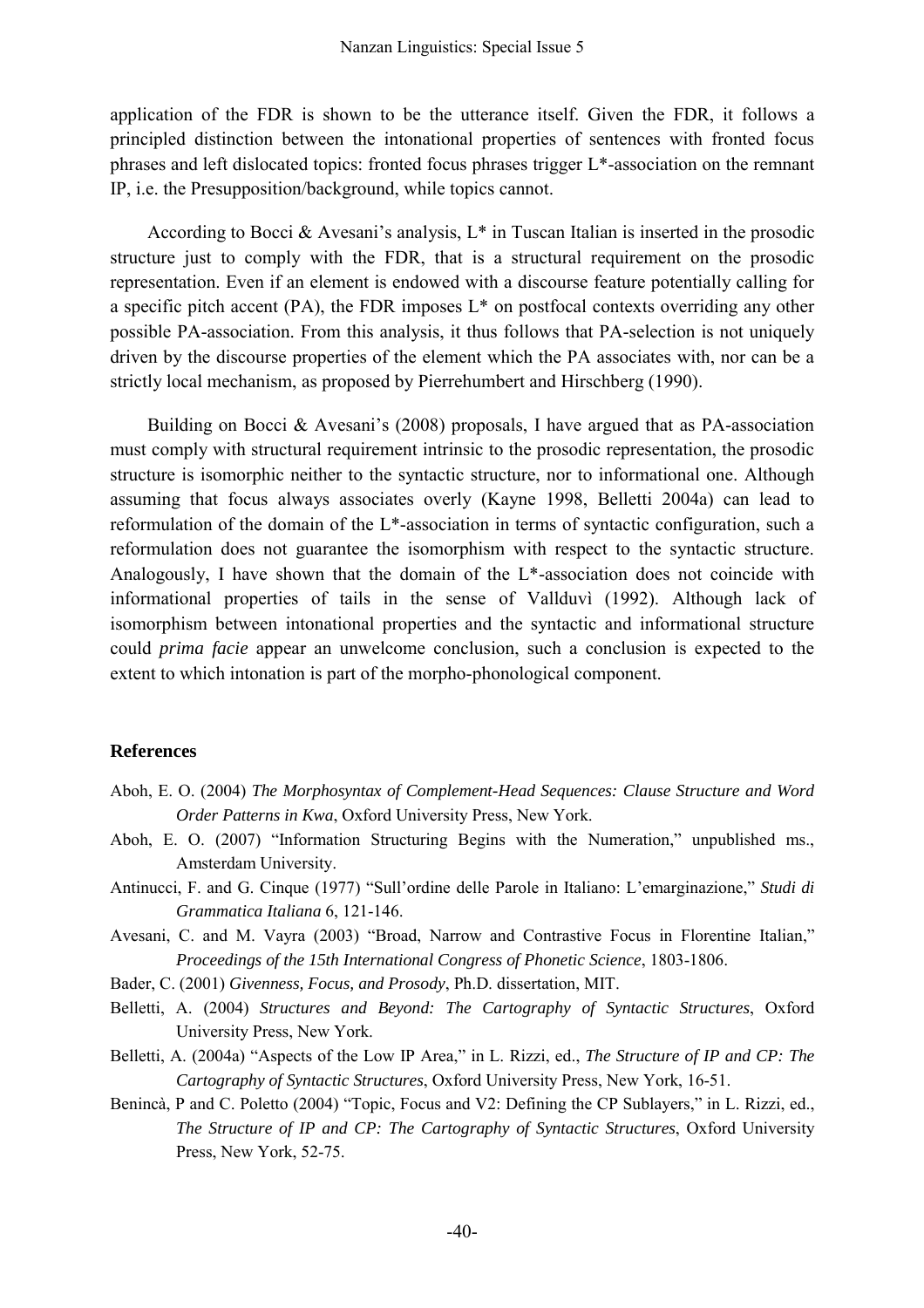- Bocci, G. (2004) "Contrastive Focalization on Topics and Preverbal Subjects in Italian," *Rivista di Grammatica Generativa* 29, 3-59.
- Bocci, G. (forthcoming) *Accent on the Word Order: Word Order and Prosody in Italian*, PhD. dissertation, University of Siena.
- Bocci, G. and C. Avesani (2005) "Focus Contrastivo Nella Periferia Sinistra della Frase: Un Solo Accento, ma Non Solo un Accento," *Proceedings of 2° Convegno* AISV, 111-141.
- Bocci, G. and C. Avesani (2008) "Deaccent Given or Define Focus? Where Italian Doesn't Sound Like English University of Siena," unpublished ms., presented at 34th Incontro di Grammatica Generativa, Padua.
- Brunetti, L. (2003) *A Unification of Focus*, Unipress, Padua.
- Büring, D. (1997) *The Meaning of Topic and Focus: The 59th Street Bridge Accent*, Routledge, London.
- Calabrese, A. (1982) "Alcune Ipotesi Sulla Struttura Informazionale della Frase in Italiano e Sul Suo Rpporto con la Struttura Fonologica," *Rivista di Grammatica Generative* 13, 489-526.
- Calabrese, A. (1992) "Some Informal Remarks on Focus and Logical Structures in Italian," in S. Kuno and H. Thrainsson, eds., *Harvard Working Papers in Linguistics*, vol. I, 91-127.
- Chomsky, N. (1995) *The Minimalist Program*, MIT Press, Cambridge, MA.
- Cinque, G. (1993) "A Null Theory of Phrase and Compound Stress," *Linguistic Inquiry* 24, 239-298.
- Cinque, G. (1999) *Adverbs and Functional Heads*, Oxford University Press, New York.
- Cruschina, S. (2007) "Marking Yes/No Questions," paper presented at CIDSM 2, Cambridge Italian Dialect Syntax Meeting 2, University of Cambridge, 26-27/01/2007.
- Drubig, H.B. (2003) "Toward a Typology of Focus and Focus Constructions," *Linguistics* 41, 1-50.
- Féry, C. and V. Samek-Lodovici (2006) "Focus Projection and Prosodic Prominence in Nested Foci," *Language* 82, 131-150.
- Frascarelli, M. (2000) *The Syntax-Phonology Interface in Focus and Topic Constructions in Italian*, Kluwer Academic Publishers, Dordrecht.
- Frascarelli, M. and R. Hinterhölzl (2007) "Types of Topics in German and Italian," in S. Winkler. and K. Schwabe, eds., *On Information Structure, Meaning and Form*, John Benjamins, Amsterdam & Philadelphia, 87-116.
- Gili Fivela, B. (1999) "The Prosody of Left-dislocated Topic Constituents in Italian Read Speech," Eurospeech'99.
- Grice, M., M. P. D'Imperio, M. Savino, C. Avesani (2005) "Towards a Strategy for ToBI Labelling Varieties of Italian," in S.-A. Jun, ed., *Prosodic Typology: The Phonology of Intonation and Phrasing*, Oxford University Press, Oxford, 55-83.
- Gussenhoven, C. (2004) *The Phonology of Tone and Intonation*, Cambridge University Press, New York.
- Haegeman, L. (2004) "Topicalization, CLLD and the Left Periphery," in B. Shaer, W. Frey and C. Maienborn, eds., *Proceedings of the Dislocated Elements Workshop ZAS Berlin*, November 2003, ZAS, Berlin, 157-192.
- Kayne, R. S. (1998) "Overt vs. Covert Movement," *Syntax* 1, 128-191.
- Kiss, É. (1998) "Identificational Focus Versus Information Focus," *Language* 74, 245-273.
- Ladd, R. (1996) *Intonational Phonology*, Cambridge University Press, Cambridge.
- Ladd, R. and A. Schepman (2003) "Sagging Transitions," *Journal of Phonetics* 31, 81-112.
- Nespor, M. and I. Vogel (1986) *Prosodic Phonology*, Foris, Dordrecht.